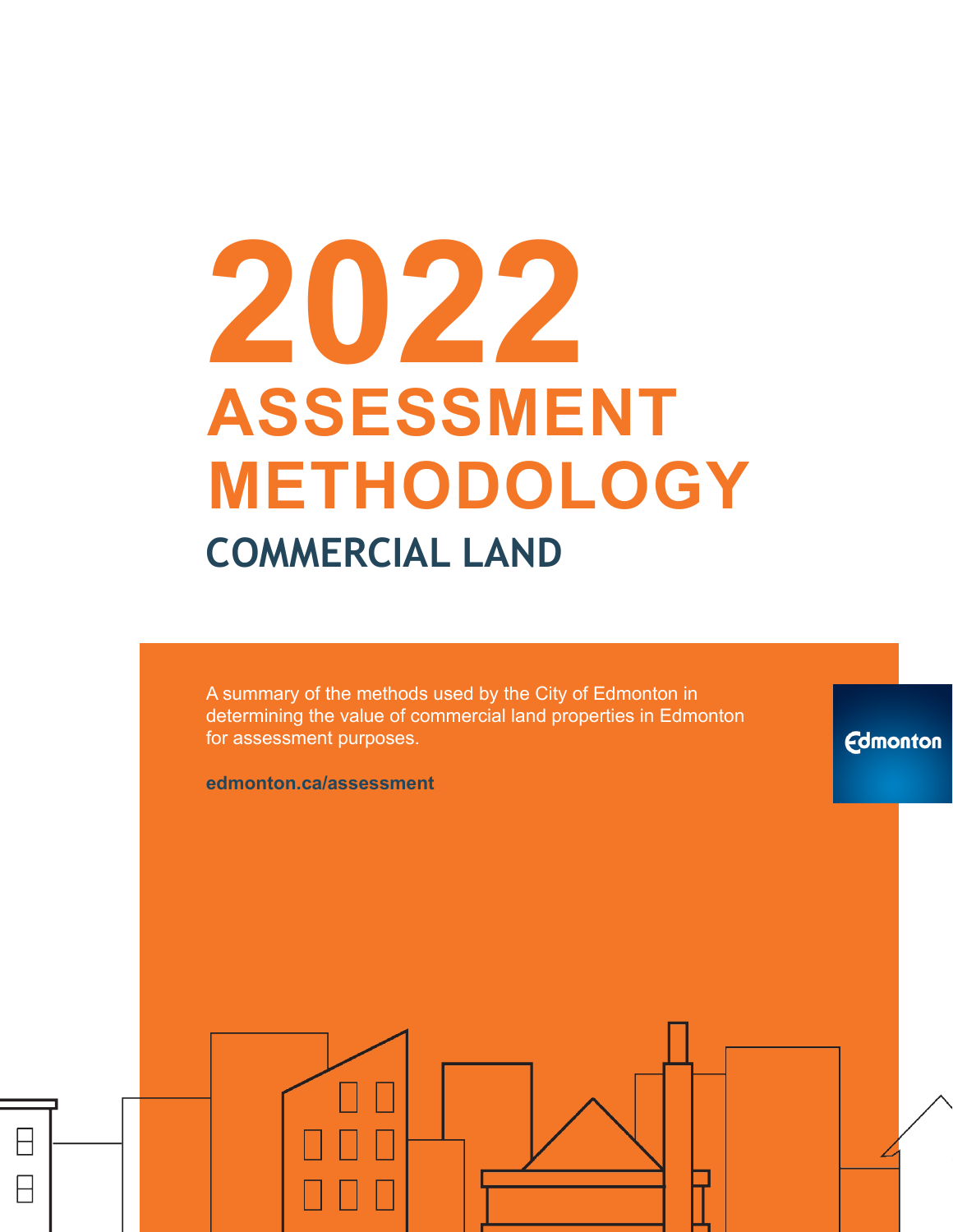# **Table of Contents**

| <b>Scope</b>                           | $\overline{\mathbf{2}}$ |
|----------------------------------------|-------------------------|
| <b>Introduction</b>                    | $\overline{2}$          |
| <b>Mass Appraisal</b>                  | 4                       |
| <b>Valuation Model</b>                 | 6                       |
| <b>Property Groups</b>                 | 7                       |
| Sub-Group                              | $\overline{7}$          |
| Approaches to Value                    | $\overline{7}$          |
| <b>Direct Comparison Approach</b>      | 7                       |
| <b>Time Adjustment Factors</b>         | $\overline{9}$          |
| Zoning                                 | 10                      |
| <b>Density</b>                         | 10                      |
| Height                                 | 10                      |
| <b>Floor Area Ratio</b>                | 11                      |
| <b>Effective Zoning</b>                | 12                      |
| <b>Variables</b>                       | 13                      |
| <b>Adjustments</b>                     | 14                      |
| Servicing                              | 14                      |
| Other Adjustments                      | 16                      |
| <b>Site Improvements</b>               | 17                      |
| <b>Definitions</b>                     | 18                      |
| Order In Council 359/2018              | 19                      |
| <b>Sample Assessment Detail Report</b> | 20                      |
| <b>Methods to Adjust Comparables</b>   | 21                      |
| <b>Quantitative Adjustments</b>        | 21                      |
| Qualitative Analysis                   | 22                      |
| <b>References</b>                      | 23                      |
| <b>Appendix</b>                        | 24                      |
| <b>Maps</b>                            | 24                      |
| <b>Measure Conversion Chart</b>        | 26                      |
| <b>Zone Summary</b>                    | 27                      |
|                                        |                         |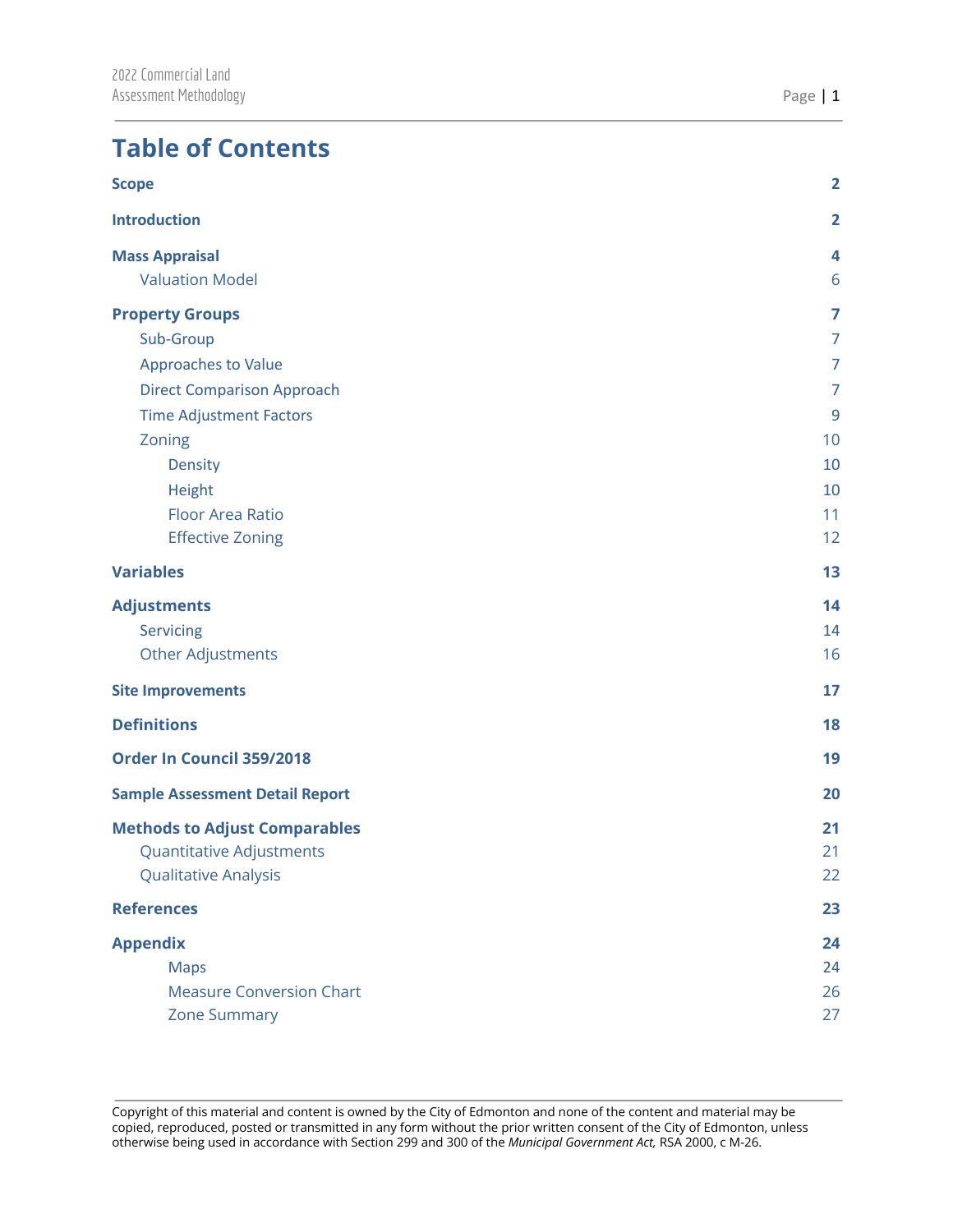# <span id="page-2-0"></span>**Scope**

This guide explains how commercial land properties are valued for assessment purposes. The guide is intended as a tool and complements the assessor's judgment in the valuation process.

# <span id="page-2-1"></span>**Introduction**

Property assessments in the City of Edmonton are prepared in accordance with the requirements of the Municipal Government Act, R.S.A. 2000, c. M-26, (hereinafter "MGA") and the *Matters Relating to Assessment and Taxation Regulation, 2018*, Alta Reg 203/17, (hereinafter "MRAT"). The *MRAT* regulation establishes the valuation standard to be used, defines the procedures to be applied, and proposes objectives for the quality to be achieved in the preparation of assessments. The legislation requires the municipality to prepare assessments that represent market value by application of the mass appraisal process. All assessments are expected to meet quality standards prescribed by the province in the MRAT regulation.

Property assessments represent:

- an estimate of the value;
- of the fee simple estate in the property;
- as the property existed on December 31, 2021;
- reflecting typical market conditions;
- as if the property had been sold on July 1, 2021;
- on the open market;
- from a willing seller to a willing buyer.

The assessment is a prediction of the value that would result when those specific, defined conditions are met.

The legislation requires the City of Edmonton to assess the fee simple estate.

"Fee simple interest [is] absolute ownership unencumbered by any other interest or estate… leased fee interest [is] the ownership interest held by the lessor, which includes the right to the contract rent specified in the lease plus the reversionary right when the lease expires… leasehold interest [is] the interest held by the lessee (the tenant or renter) through a lease conveying the rights of use and occupancy for a stated term under certain conditions." *Appraisal Institute of Canada, The Appraisal of Real Estate Third Canadian Edition, Vancouver, Canada, 2010, page 6.4*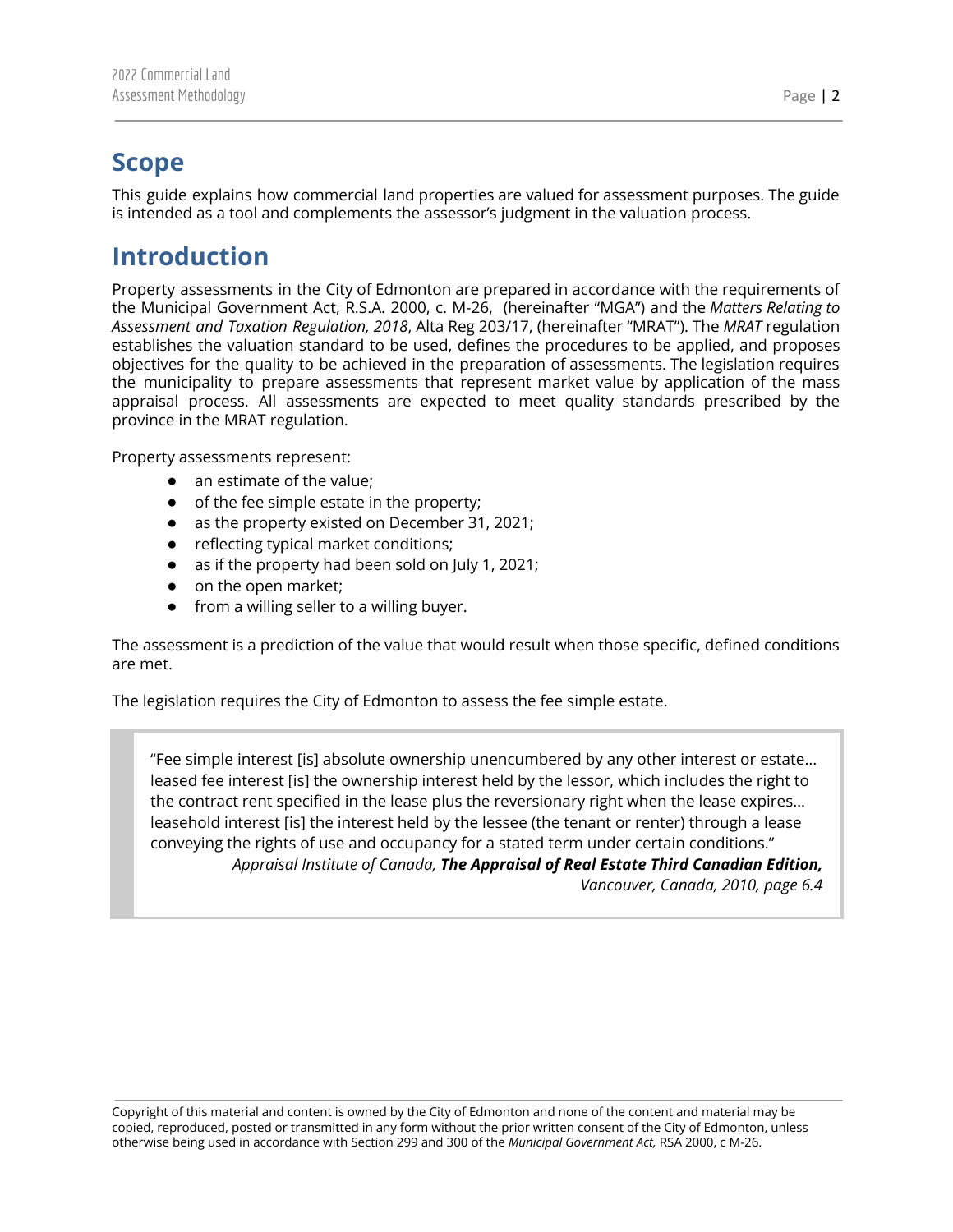Both *market value* and *property* along with additional terms are defined in the *MGA* and *MRAT* :

#### s.284(1)(r) "**property**" means

(i) a parcel of land

(ii) an improvement, or

(iii) a parcel of land and the improvements to it

*MGA .s.284(1)(r)*

## s.1(k) "**regulated property**" means

- (i) land in respect of which the valuation standard is agricultural use value,
- (ii) designated industrial property, or
- (iii) machinery and equipment

*MRAT s.1(k)*

s.9(1) the **valuation standard** for the land and improvements is market value unless subsection (2)… applies

*MRAT s.9(1)*

s.1(1)(n) "**market value**" means the amount that a property, as defined in section 284(1)(r), might be expected to realize if it is sold on the open market by a willing seller to a willing buyer

*MGA s.1(1)(n)*

*s.5* An assessment of property based on **market value**

- (a) must be prepared using mass appraisal,
- (b) must be an estimate of the value of the fee simple estate in the property, and
- (c) must reflect typical market conditions for properties similar to that property

*MRAT s.5*

s.289(2) Each assessment must reflect

(a) the characteristics and physical condition of the property on **December 31** of the year prior to the year in which a tax is imposed

*MGA s.289(2)(a)*

s.6 Any assessment prepared in accordance with the Act must be an estimate of the value of a property on **July 1** of the assessment year

*MRAT s.6*

s.1(g) "**mass appraisal**" means the process of preparing assessments for a group of properties using standard methods and common data and allowing for statistical testing *MRAT s.1(g)*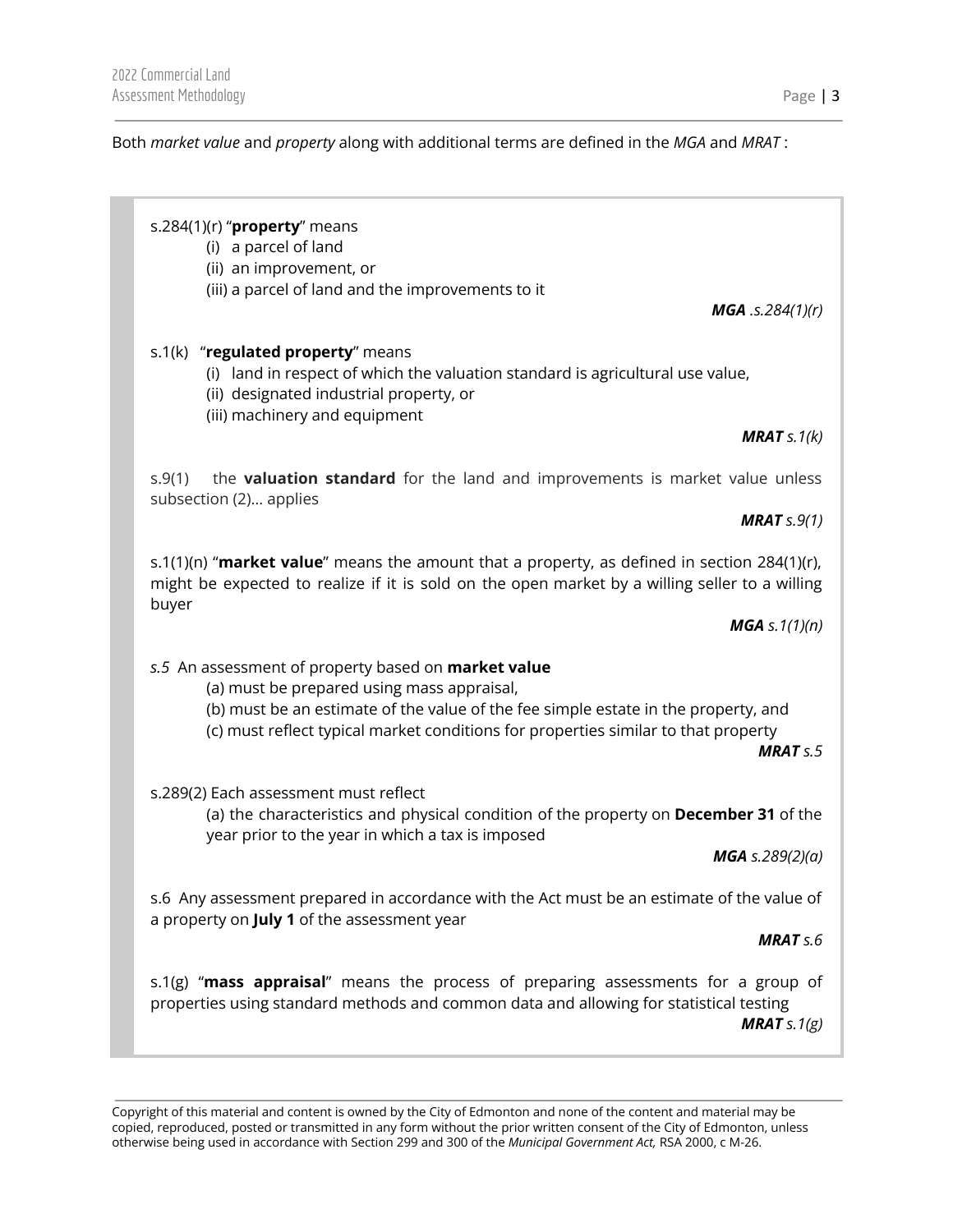# <span id="page-4-0"></span>**Mass Appraisal**

Mass appraisal is the legislated methodology used by the City of Edmonton for valuing individual properties, and involves the following process:

- properties are stratified into groups of comparable property
- common property characteristics are identified for the properties in each group
- a uniform valuation model is created for each property group
- 31(c) **"valuation model"** means the representation of the relationship between property characteristics and their value in the real estate marketplace using a mass appraisal process

*MRAT s.31(c)*

The following two quotations indicate how the International Association of Assessing Officers distinguishes between mass appraisal and single-property appraisal:

"... single-property appraisal is the valuation of a particular property as of a given date: mass appraisal is the valuation of many properties as of a given date, using standard procedures and statistical testing."

"Also, mass appraisal requires standardized procedures across many properties. Thus, valuation models developed for mass appraisal purposes must represent supply and demand patterns for groups of properties rather than a single property."

*Property Appraisal and Assessment Administration, pg. 88-89*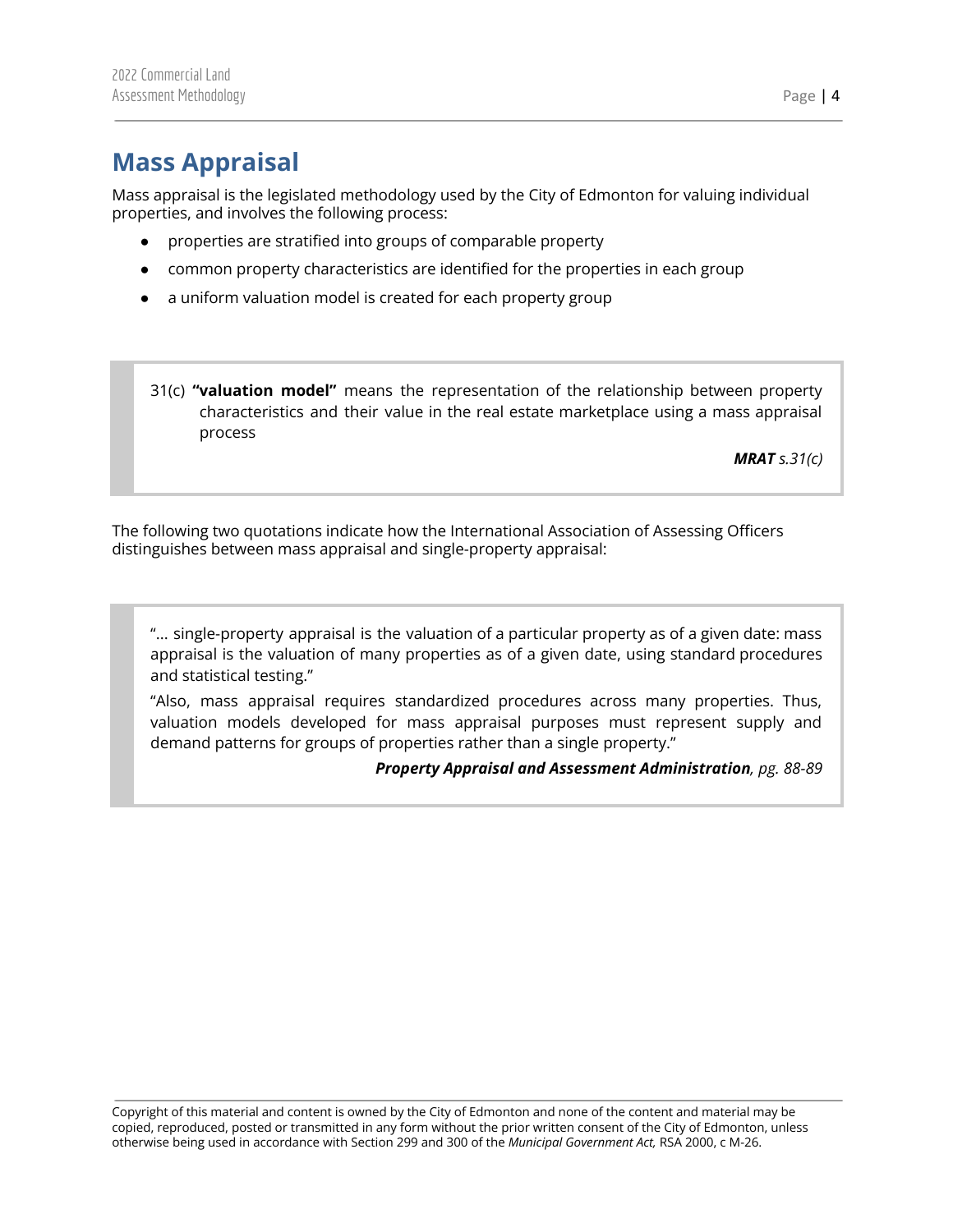|                                                                                                                           | <b>Mass Appraisal</b>                                                                                                                 | <b>Single Appraisal</b>                                                                                                                                                    |  |
|---------------------------------------------------------------------------------------------------------------------------|---------------------------------------------------------------------------------------------------------------------------------------|----------------------------------------------------------------------------------------------------------------------------------------------------------------------------|--|
| <b>Definition and</b><br><b>Purpose</b>                                                                                   | Mass appraisal is used to<br>determine the assessment<br>base for property taxation in<br>accordance with legislative<br>requirements | The client specifies the nature<br>of the value to be estimated,<br>this includes: rights to be<br>valued, effective date of<br>valuation, and any limiting<br>conditions. |  |
| Mass appraisal requires a<br>database of property<br><b>Data Collection</b><br>characteristics and market<br>information. |                                                                                                                                       | The extent of data collection is<br>specific to each assignment<br>and depends on the nature of<br>the client's requirements.                                              |  |
| <b>Market Analysis</b>                                                                                                    | Mass appraisal is predicated<br>on highest and best use.                                                                              | Market analysis includes the<br>analysis of highest and best<br>use                                                                                                        |  |
| <b>Valuation Model</b>                                                                                                    | Valuation procedures are<br>predicated on groups of<br>comparable properties.                                                         | Subject property is the focus<br>of the valuation. The analysis<br>of comparable properties is<br>generally six or less                                                    |  |
| <b>Validation</b>                                                                                                         | The testing of acceptable<br>analysis and objective criteria                                                                          | The reliability of the value<br>estimate is more subjective.<br>Acceptability can be judged by<br>the depth of research and<br>analysis of comparable sales                |  |
|                                                                                                                           |                                                                                                                                       |                                                                                                                                                                            |  |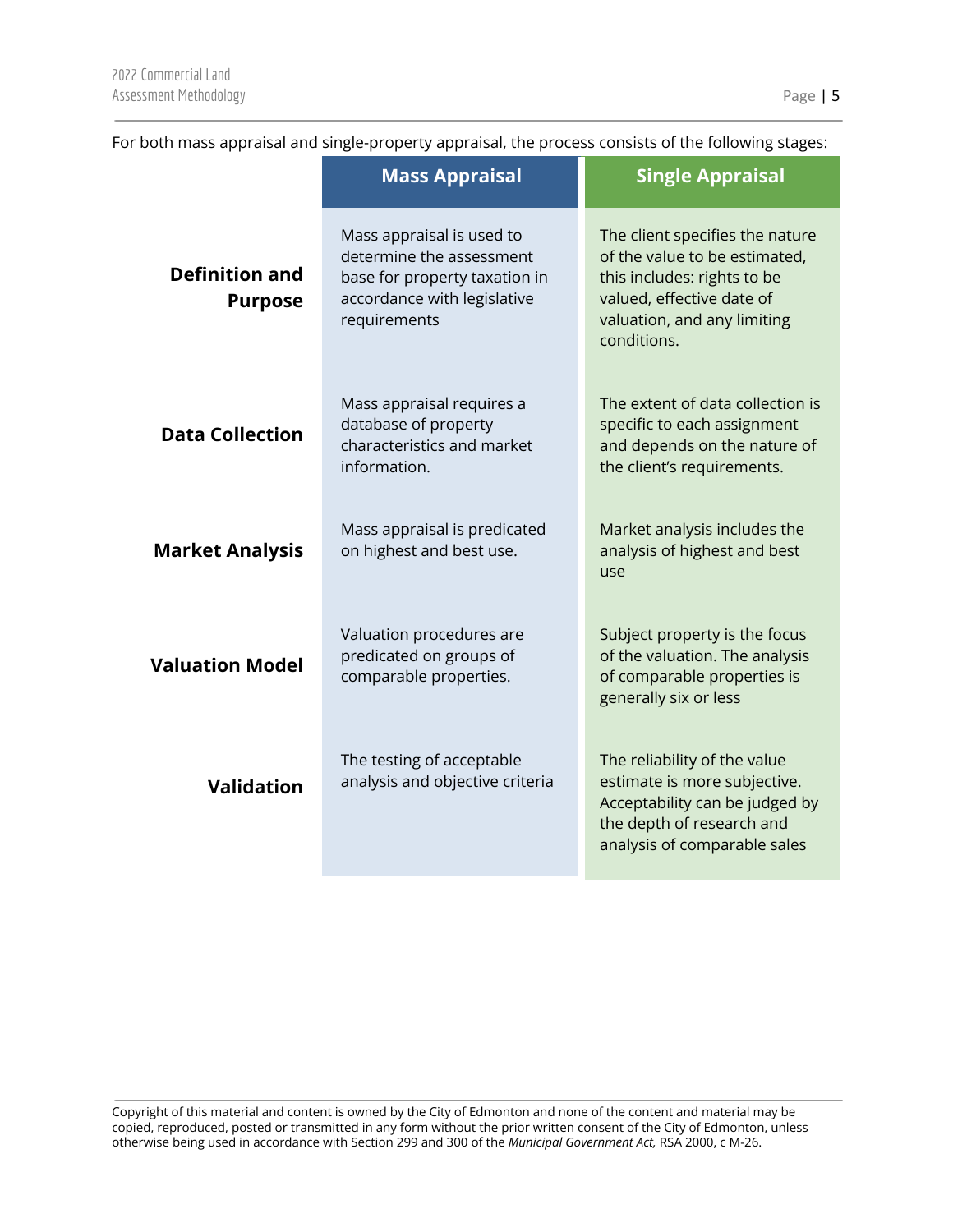# <span id="page-6-0"></span>Valuation Model

A valuation model creates an equation of variables, factors and coefficients that explains the relationship between estimated market value and property characteristics. An assessed value is then calculated by applying the appropriate valuation model to individual properties within a property type.

| s31  | (a) "coefficient" means a number that represents the quantified relationship of each<br>variable to the assessed value of a property when derived through a mass appraisal<br>process |
|------|---------------------------------------------------------------------------------------------------------------------------------------------------------------------------------------|
|      | (b) "factor" means a property characteristic that contributes to a value of a property;                                                                                               |
|      | (d) "variable" means a quantitative or qualitative representation of a property<br>characteristic used in a valuation model                                                           |
|      | <b>MRAT</b> , s.31 (a), (b) and (d)                                                                                                                                                   |
| s.33 | Information prescribed  does not include coefficients                                                                                                                                 |
|      | <b>MRAT</b> , $s.33(3)$                                                                                                                                                               |
|      |                                                                                                                                                                                       |

| <b>Valuation</b> | • variables are identified from property characteristics<br>statistical analysis determines how variables affect market value<br>$\bullet$<br>• factors and coefficients are determined |
|------------------|-----------------------------------------------------------------------------------------------------------------------------------------------------------------------------------------|
| <b>Model</b>     | • the resulting valuation models are applied to property<br>characteristics                                                                                                             |

Depending on the property type multiple regression analysis or other mass appraisal techniques are used to determine variables, factors and coefficients.

**"Multiple Regression Analysis (MRA)**: a statistical technique used to analyze data to predict market value (dependent variable) from known values of property characteristics (independent variables)"

*Property Appraisal and Assessment Administration, p.653*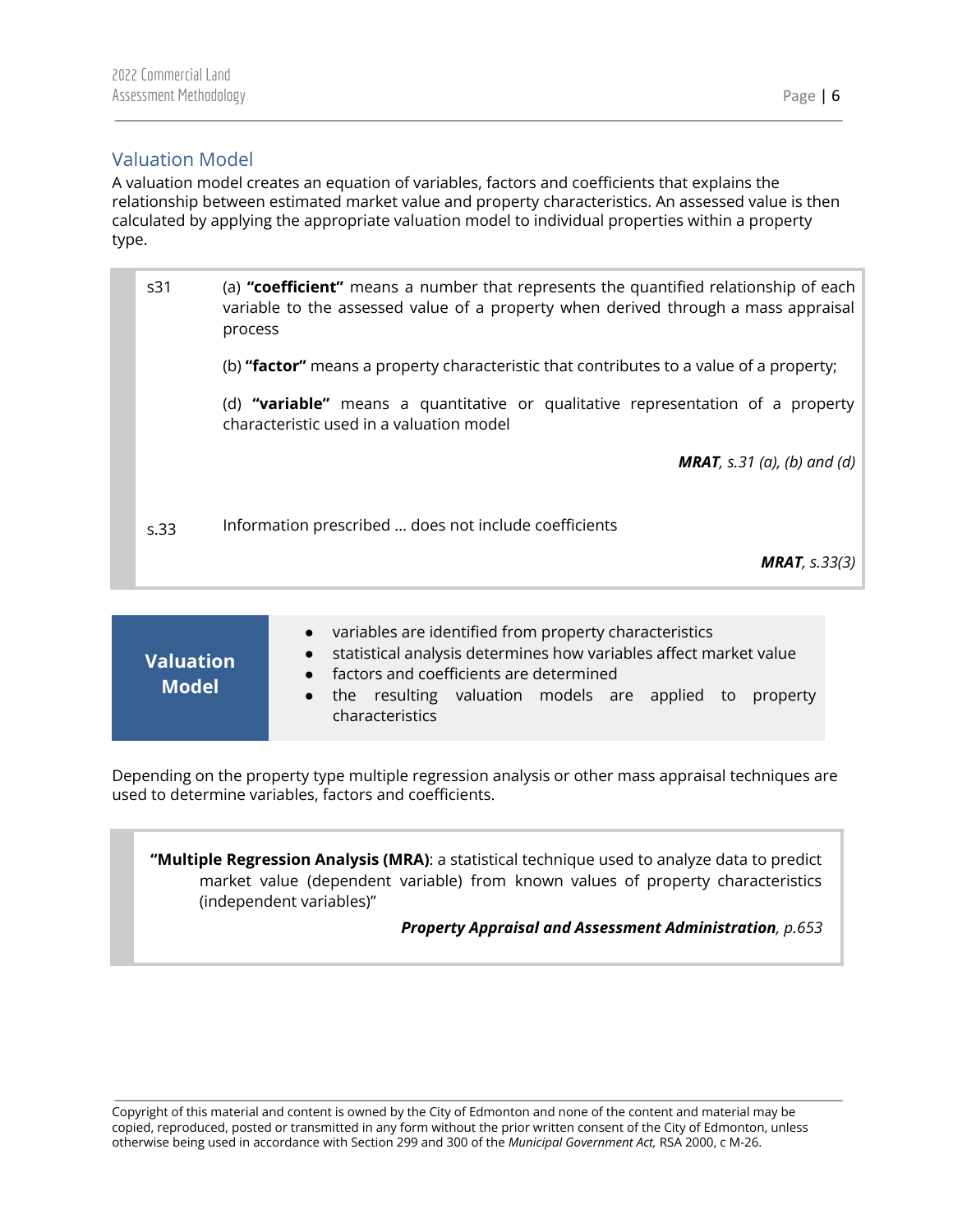# <span id="page-7-0"></span>**Property Groups**

Commercial properties are designed for general commercial occupancy and used for business activities. They include government and corporate offices, retail properties (for example, shopping centres, stores and restaurants) and accommodation properties (hotels and motels).

# <span id="page-7-1"></span>Sub-Group

Some property groups have sub-groups . This guide is for the commercial land sub-group.

**Commercial Land** is a vacant parcel of land with commercial zoning in accordance with the City of Edmonton Zoning Bylaw 12800 . Some parcels may have minor improvements such as paving or fencing.

# <span id="page-7-2"></span>Approaches to Value

The approaches to determine market value are the direct comparison, income, and cost approaches.

| <b>Direct</b><br><b>Comparison</b><br><b>Approach</b> | Typical market value (or some other characteristic) is determined by<br>referencing comparable sales and other market data. It is often used<br>when sufficient sales or market data is available. It may also be referred<br>to as the Sales Comparison Approach.                                                 |
|-------------------------------------------------------|--------------------------------------------------------------------------------------------------------------------------------------------------------------------------------------------------------------------------------------------------------------------------------------------------------------------|
| <b>Income</b><br><b>Approach</b>                      | This approach considers the typical actions of renters, buyers and sellers<br>when purchasing income-producing properties. This approach estimates<br>the typical market value of a property by determining the present value<br>of the projected income stream. Often used to value rental or leased<br>property. |
| Cost<br><b>Approach</b>                               | Typical market value is calculated by adding the depreciated replacement<br>cost of the improvements to the estimated value of land. It is often used<br>for properties under construction or when there is limited market data<br>available.                                                                      |

# <span id="page-7-3"></span>Direct Comparison Approach

For this property group, the assessment is determined using the direct comparison approach. It is the most appropriate method of valuation for commercial land in the City of Edmonton because it mirrors the actions of buyers and sellers in the marketplace and sufficient sales data exists in order to derive reliable market estimates.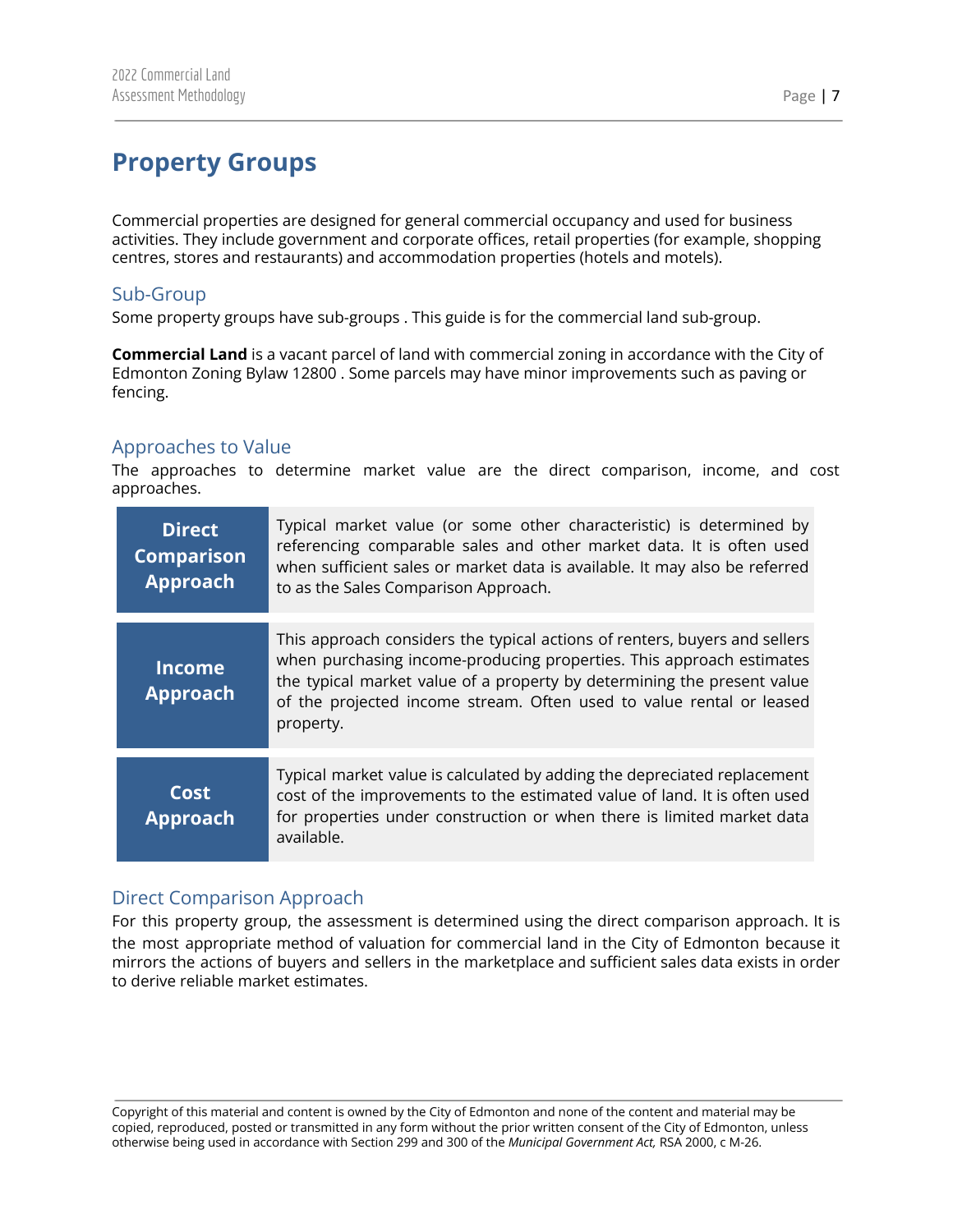Support for the direct comparison approach comes from several reputable sources, for example:

*This approach is usually the preferred approach for estimating values for residential and other property types with adequate sales.*

*(IAAO, 2013, sec. 4.3)*

*The Direct Comparison approach provides the most credible indication of value for owner-occupied commercial and industrial properties, i.e., properties that are not purchased primarily for their income-producing characteristics. These types of properties are amenable to direct comparison because similar properties are commonly bought and sold in the same market.*

*Appraisal Institute of Canada [AIC], 2010, p. 13.4*

#### **Sales**

The City of Edmonton validates all land title transactions (sales). The validation process can include site inspections, interviews with parties involved, a review of land title documents, corporate searches, third party information, and sale validation questionnaires.

The City of Edmonton reviews sales occurring from July 1, 2016 to June 30, 2021 for the 2022 valuation of commercial land properties. Time adjustments are applied to sale prices to account for any market fluctuations occurring between the sale date and the legislated valuation date.

Sale price reflects the condition of a property on the sale date and may not be equal to the **assessment.**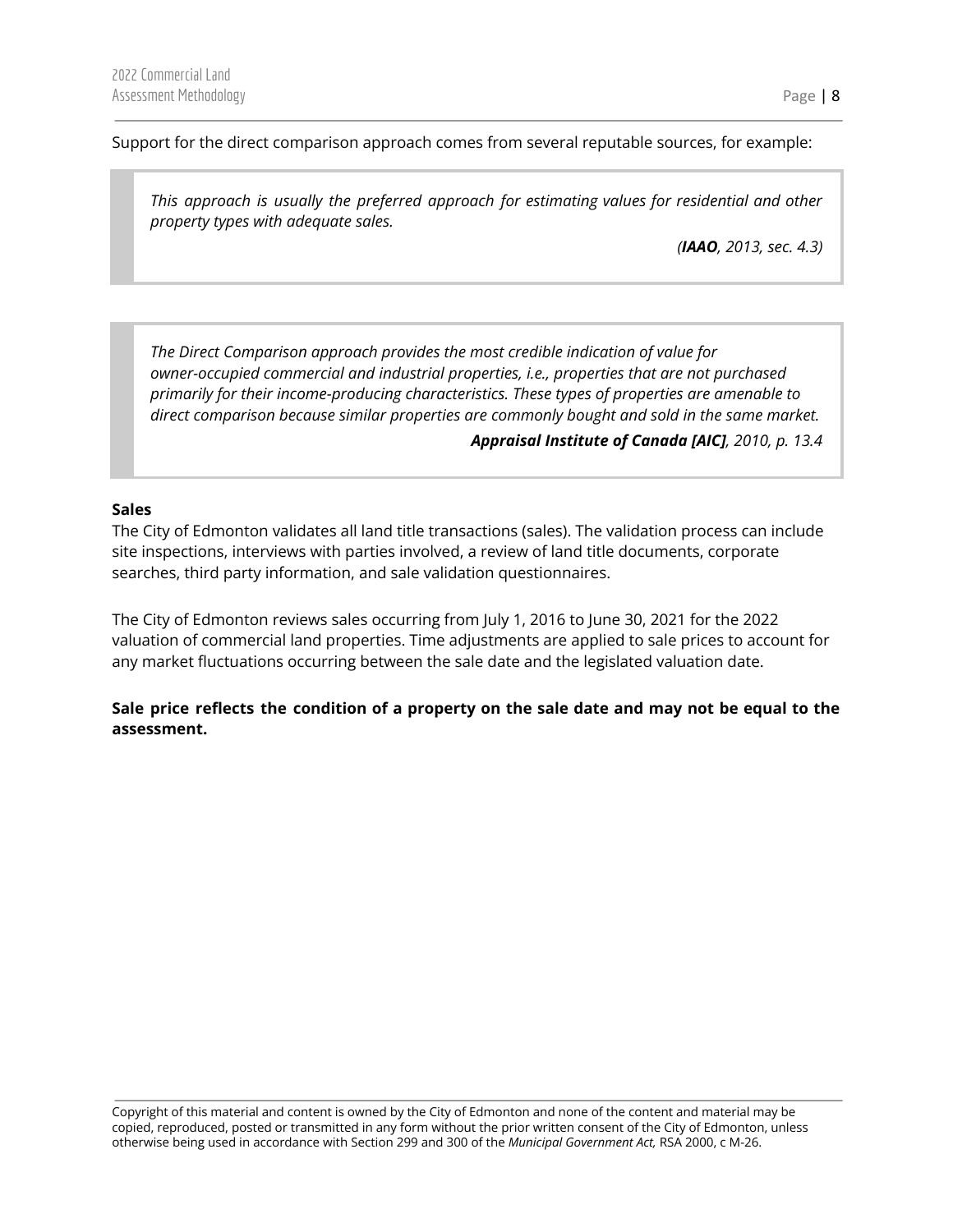# <span id="page-9-0"></span>Time Adjustment Factors

# **TIME ADJUSTMENT FACTORS FOR COMMERCIAL LAND MODEL**

| <b>YEAR</b> | <b>MONTH</b> | <b>ADJUSTMENT</b> | <b>YEAR</b> | <b>MONTH</b> | <b>ADJUSTMENT</b> |
|-------------|--------------|-------------------|-------------|--------------|-------------------|
| 2016        | Jul          | 0.8050            | 2019        | Jan          | 0.8050            |
| 2016        | Aug          | 0.8050            | 2019        | Feb          | 0.8050            |
| 2016        | Sep          | 0.8050            | 2019        | Mar          | 0.8050            |
| 2016        | Oct          | 0.8050            | 2019        | Apr          | 0.8115            |
| 2016        |              |                   |             |              |                   |
|             | Nov          | 0.8050            | 2019        | May          | 0.8180            |
| 2016        | Dec          | 0.8050            | 2019        | Jun          | 0.8246            |
| 2017        | Jan          | 0.8050            | 2019        | Jul          | 0.8313            |
| 2017        | Feb          | 0.8050            | 2019        | Aug          | 0.8380            |
| 2017        | Mar          | 0.8050            | 2019        | Sep          | 0.8448            |
| 2017        | Apr          | 0.8050            | 2019        | Oct          | 0.8516            |
| 2017        | May          | 0.8050            | 2019        | Nov          | 0.8584            |
| 2017        | Jun          | 0.8050            | 2019        | Dec          | 0.8653            |
| 2017        | Jul          | 0.8050            | 2020        | Jan          | 0.8723            |
| 2017        | Aug          | 0.8050            | 2020        | Feb          | 0.8794            |
| 2017        | Sep          | 0.8050            | 2020        | Mar          | 0.8865            |
| 2017        | Oct          | 0.8050            | 2020        | Apr          | 0.8936            |
| 2017        | Nov          | 0.8050            | 2020        | May          | 0.9008            |
| 2017        | Dec          | 0.8050            | 2020        | Jun          | 0.9081            |
| 2018        | Jan          | 0.8050            | 2020        | Jul          | 0.9154            |
| 2018        | Feb          | 0.8050            | 2020        | Aug          | 0.9228            |
| 2018        | Mar          | 0.8050            | 2020        | Sep          | 0.9302            |
| 2018        | Apr          | 0.8050            | 2020        | Oct          | 0.9377            |
| 2018        | May          | 0.8050            | 2020        | Nov          | 0.9453            |
| 2018        | Jun          | 0.8050            | 2020        | Dec          | 0.9529            |
| 2018        | Jul          | 0.8050            | 2021        | Jan          | 0.9606            |
| 2018        | Aug          | 0.8050            | 2021        | Feb          | 0.9683            |
| 2018        | Sep          | 0.8050            | 2021        | Mar          | 0.9761            |
| 2018        | Oct          | 0.8050            | 2021        | Apr          | 0.9840            |
| 2018        | Nov          | 0.8050            | 2021        | May          | 0.9920            |
| 2018        | Dec          | 0.8050            | 2021        | Jun          | 1.0000            |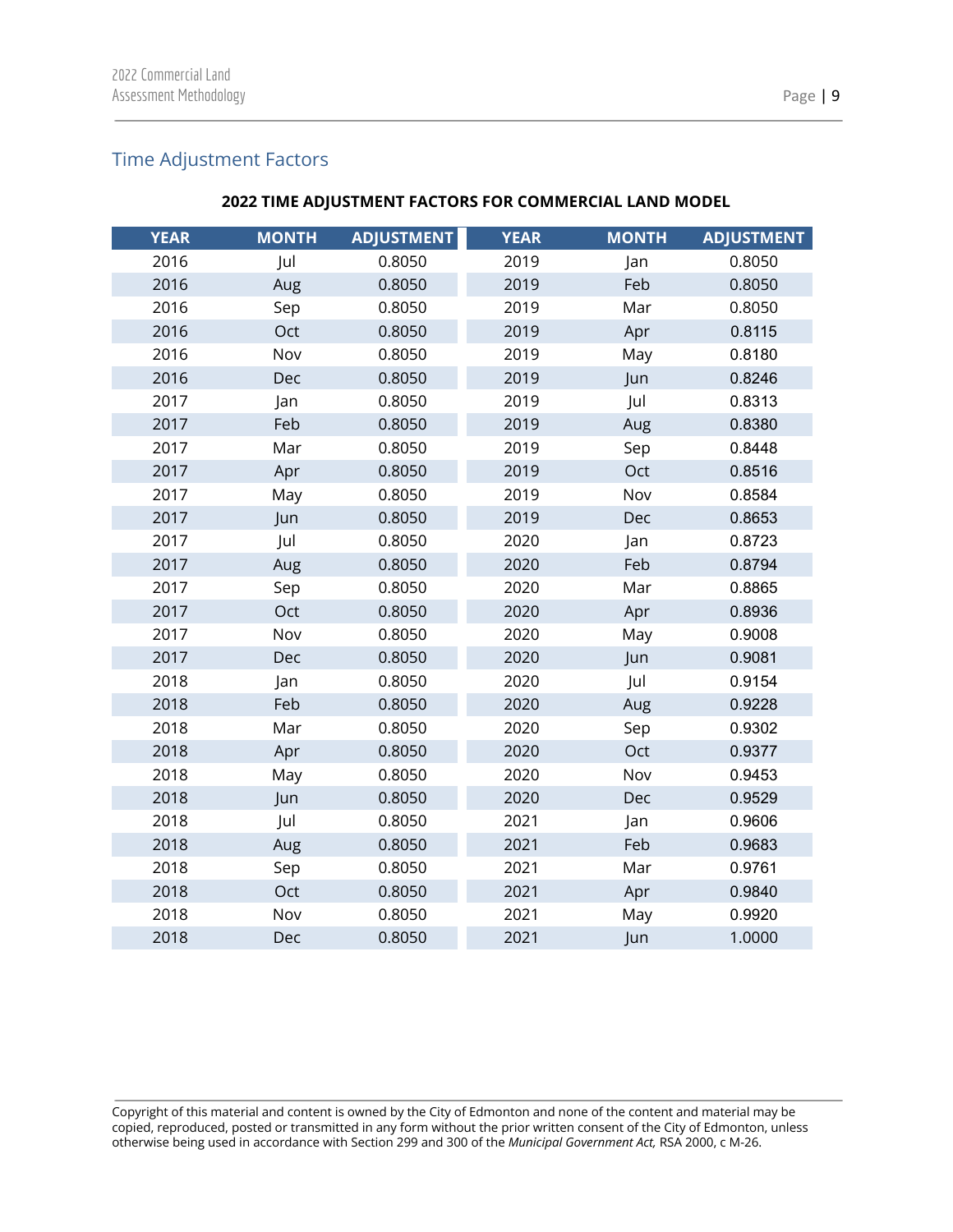# <span id="page-10-0"></span>Zoning

The rules and regulations for land development within Edmonton are contained in the Zoning Bylaw, No. 12800.

s.6.123 **zone:** a specific group of listed Uses and Development Regulations which regulate the Use and Development of land within specific geographic areas of the City...

*Zoning Bylaw No. 12800, 2017, s. 6.123*

Commercial land use zones vary in part with regard to allowable Density, Height, and Floor Area Ratio (FAR).

<span id="page-10-1"></span>**Density**

s.6.24 **density:** when used in reference to Residential and Residential-Related development, the number of Dwellings on a Site expressed as Dwelling per hectare.

*Zoning Bylaw No. 12800, 2017, s. 6.24*

#### <span id="page-10-2"></span>**Height**

s.6.53 **height:** means a vertical distance between 2 points.

*Zoning Bylaw No. 12800, 2017, s. 6.53*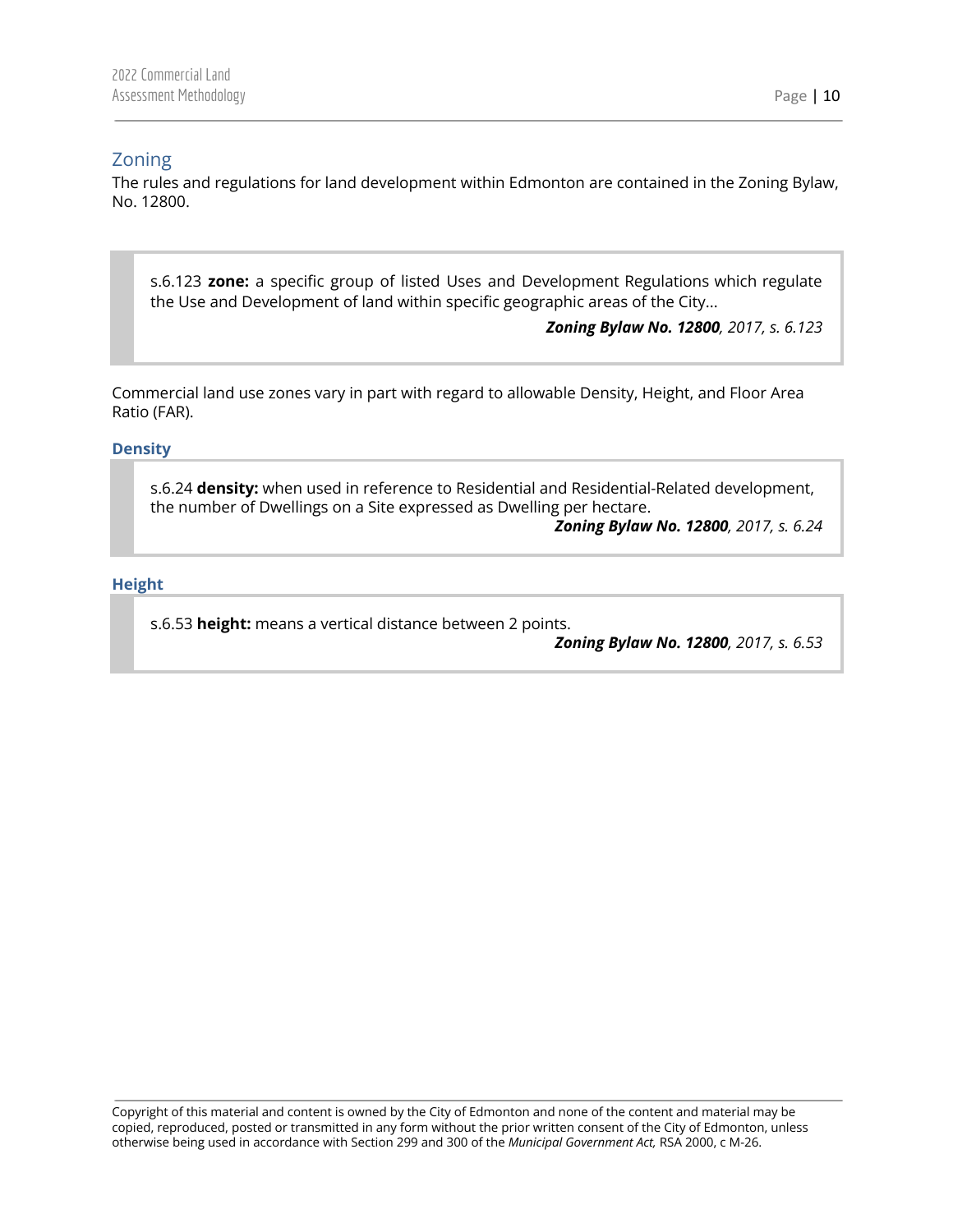#### <span id="page-11-0"></span>**Floor Area Ratio**

Floor area ratio (FAR) is the factor used to determine the total living area that is allowed to be built. The FAR is calculated as follows:

Floor Area Ratio (FAR) multiplied by total site area = **total allowable living area**

*s.6.39 floor area ratio: means the numerical value of the Floor Area of the building or structure relative to the Site upon which it is located, excluding:*

- *A. Basement areas used exclusively for storage or service to the building, or as a Secondary Suite;*
- *B. Parking Areas below ground level;*
- *C. Walkways required by the Development Officer;*
- *D. Floor Areas devoted exclusively to mechanical or electrical equipment servicing the development, divided by the area of the Site; and*
- *E. Indoor Common Amenity Area, divided by the area of the Site*

#### *Zoning Bylaw No. 12800, 2017, s. 6.39*



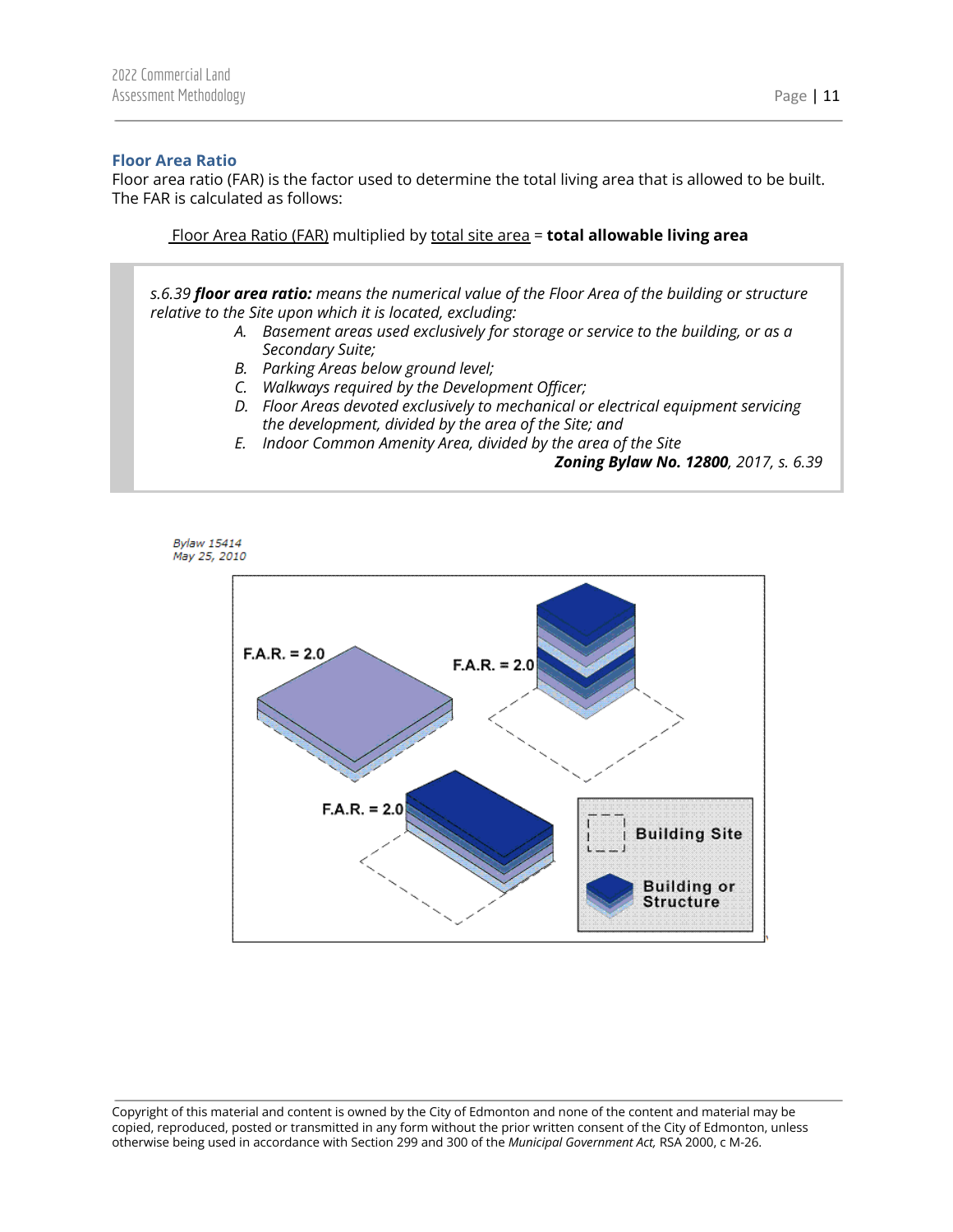#### <span id="page-12-0"></span>**Effective Zoning**

Not all property conforms to the zoning use set out in the Zoning Bylaw. In these cases an effective zoning is applied to reflect the current legal use and/or development potential of the property. The effective zoning is an internal coding and may differ from the actual zoning. The two most common scenarios where effective zoning may be applied are:

- **Actual zoning is Direct Control (DC) or other specialized zoning**. In these cases the most comparable commercial zoning will be applied as the effective zoning. For example, if a DC1 zoning provision allows for development most similar to those with an CB2 zoning, that property will have an effective zoning of CB2 even though the actual zoning is DC1.
- **Legal non-conforming use**: A legal non-conforming use is one that was lawfully in existence before a new zoning bylaw came into effect. Since the lawful use existed before the zoning was changed its legal non-conforming use may continue and an effective zone reflecting current use is applied.
- 643(1) If a development permit has been issued on or before the day on which a land use bylaw or a land use amendment bylaw comes into force in a municipality and the bylaw would make the development in respect of which the permit was issued a nonconforming use or nonconforming building, the development permit continues in effect in spite of the coming into force of the bylaw.

*MGA, s.643(1)*

In cases where a legal non-conforming use is discontinued for six (6) or more months, any future use must conform to the current Zoning Bylaw.

643(2) A non-conforming use of land or a building may be continued but if that use is discontinued for a period of 6 consecutive months or more, any future use of the land or building must conform with the land use bylaw then in effect.

*MGA, s.643(2)*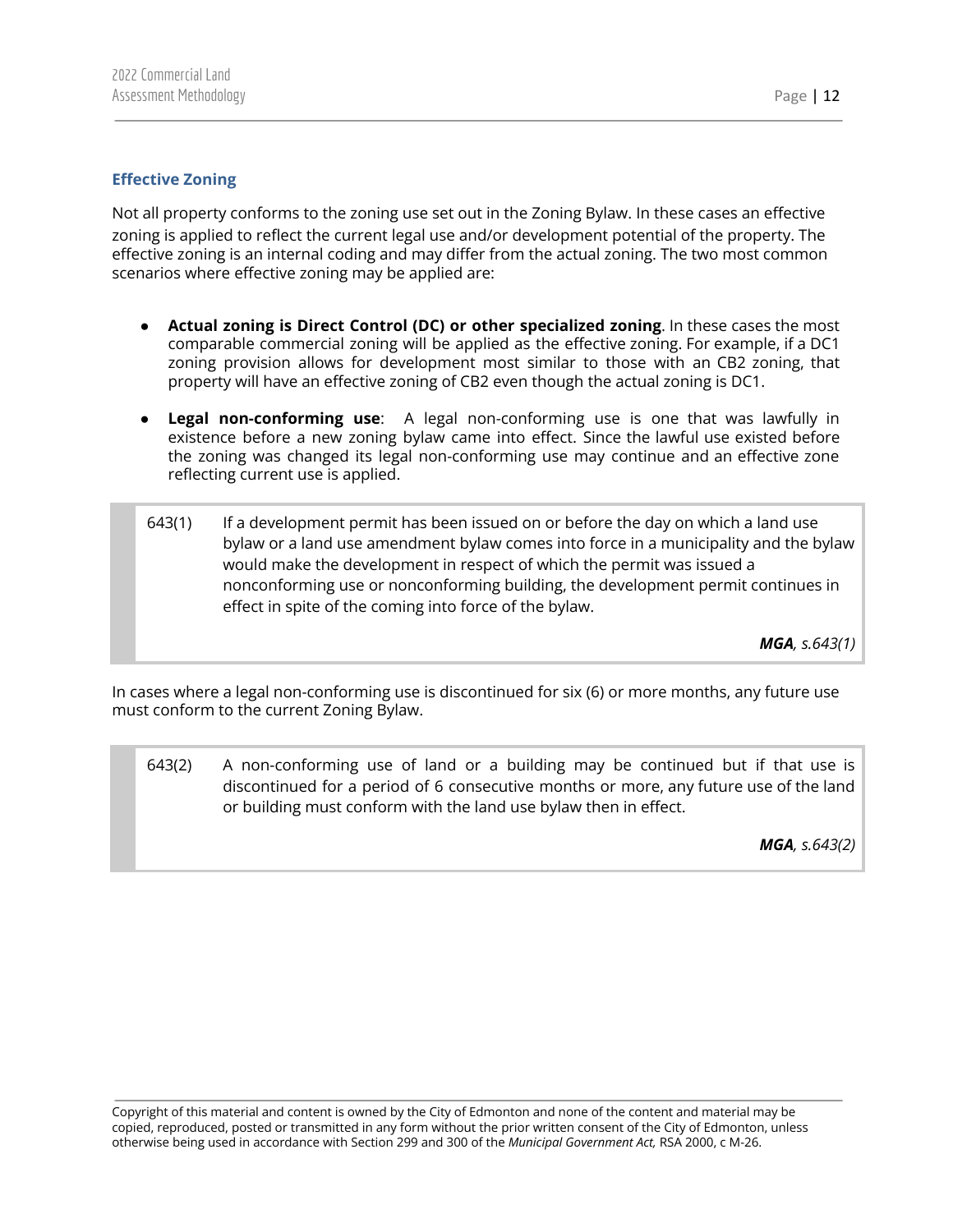# <span id="page-13-0"></span>**Variables**

Below is the list of variables that affect the assessment value for 2022.

| Effective Zoning  | Lot size |
|-------------------|----------|
| <b>Study Area</b> | Traffic  |

**Effective zoning:** Effective zoning is an internal coding applied to reflect the current use and/or development potential of a parcel. Effective zoning will generally reflect the actual zoning of a parcel, but may differ on properties with a legal non-conforming use, Direct Control zoning or in other limited circumstances. Refer to the Appendix for further zoning information.

**Lot size:** Lot size is the area of a specific parcel determined through a Geographic Information System (GIS). Survey plans are validated with geometric-based mathematical calculations to each lot corner, registering these locations back to the survey control network established by the province. More information on the survey control network can be found on the Government of Alberta's website (https://www.alberta.ca/geodetic-control-unit.aspx).

**Study area:** (COMMLANDXX): Study area is a location based variable. Its boundaries are represented by neighbourhood(s) that show different market trends. Please refer to the appendix to see a detailed map of the 2022 Commercial Land Study Areas.

**Traffic:** This attribute is only applied to properties that have exposure to a traffic influence.

The level of influence is based upon the annual weekday traffic volume counts as reported by the City of Edmonton Transportation Planning Branch. The 2018 Average Annual Weekday Traffic Volumes Report is accessible on the City website, [www.edmonton.ca,](http://www.edmonton.ca) under "Driving, Cycling & Walking > Transportation Data > Traffic Flow Maps & Reports > 2011-2018 Average Annual Weekday Traffic Volumes

Definitions for each individual traffic attribute are as follows:

**● Minor**

Property is adjacent to a road with the recorded traffic flow of 1,500-5,000 vehicles per day

**● Moderate**

Property is adjacent to a road with the recorded traffic flow of 5,001-15,000 vehicles per day.

**● Major**

Property is adjacent to a road with the recorded traffic flow of 15,001-50,000 vehicles per day (for example, 50th Street, 170th Street or 97th Street).

**● Extreme**

Property is adjacent to a road with the recorded traffic flow of more than 50,000 vehicles per day (for example, Whitemud Drive or Yellowhead Trail)

**● Anthony Henday Drive**

Copyright of this material and content is owned by the City of Edmonton and none of the content and material may be copied, reproduced, posted or transmitted in any form without the prior written consent of the City of Edmonton, unless otherwise being used in accordance with Section 299 and 300 of the *Municipal Government Act,* RSA 2000, c M-26.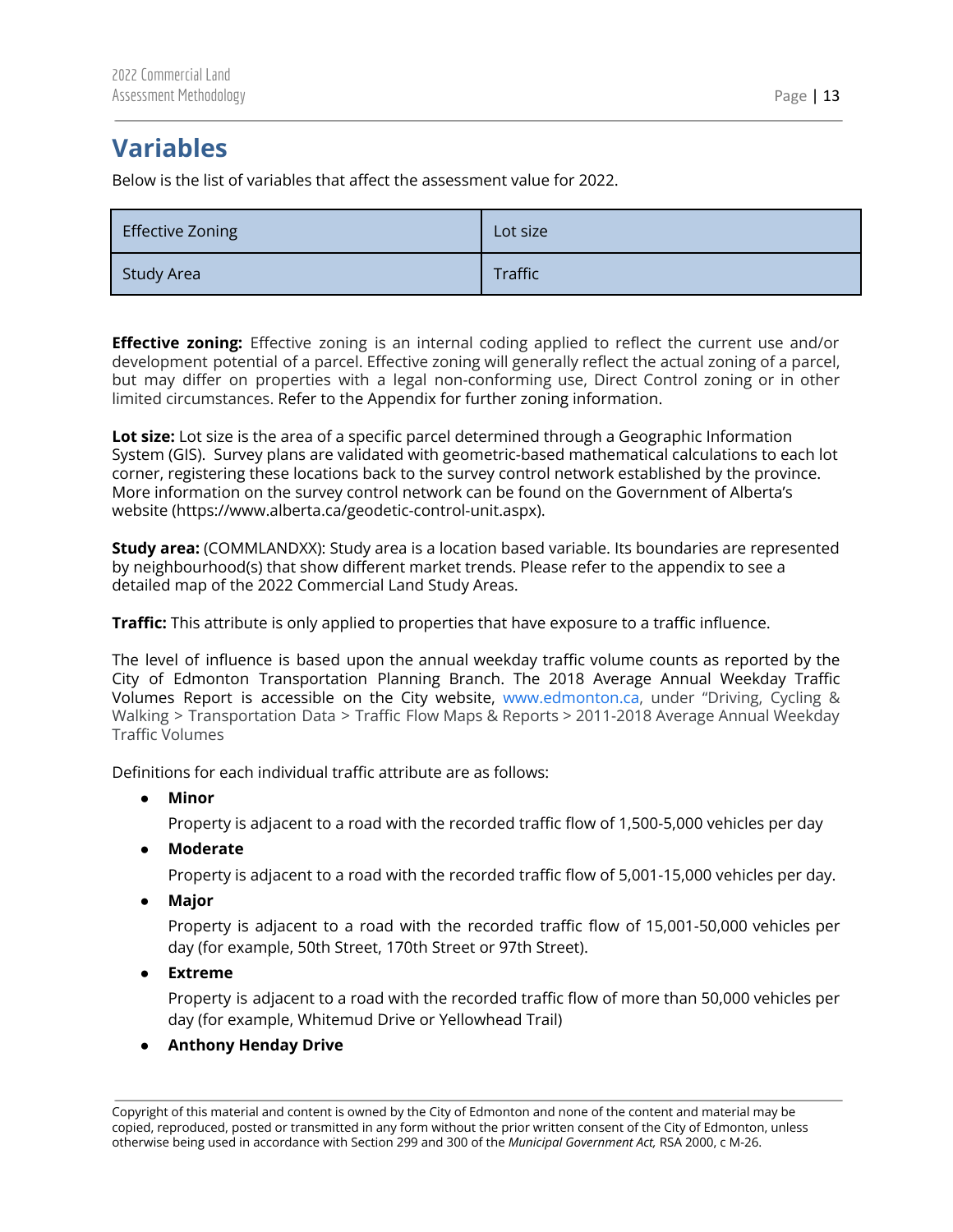Property is adjacent to the Anthony Henday Drive ring road.

# <span id="page-14-0"></span>**Adjustments**

Adjustments may be applied to properties with atypical influences on a site specific basis to recognize their effect on value. Adjustments include but are not limited to:

# <span id="page-14-1"></span>**Servicing**

The following services have been analyzed for 2022 valuation purposes: street lighting, sanitary sewer service, storm sewer service, water supply service, access to paved public roads, access to sidewalks, curbs or gutters.

All properties are valued as fully serviced. If a property lacks a specific service, it is adjusted based on the values presented in the table below. If a property is entirely unserviced a total of -30% adjustment is applied to the account:

| <b>Servicing</b>                         | <b>Servicing Cost</b><br><b>Adjustment</b> |
|------------------------------------------|--------------------------------------------|
| <b>Street lighting</b>                   | $-0.60%$                                   |
| Sanitary sewer service                   | $-6.30%$                                   |
| Storm sewer service                      | $-11.40%$                                  |
| Water supply service                     | $-6.30%$                                   |
| Access to paved public road              | -3.60%                                     |
| Access to sidewalks, curbs<br>or gutters | $-1.80%$                                   |

**Present** indicates that a property has a specified service and **Absent** indicates that a property does not have a specified service.

#### **The individual servicing adjustments are defined as follows:**

**Street lighting**: Street lighting is considered as part of the public road and walkway access infrastructure for a property.

- **Present -** Our records show that street lighting exists as part of the public road and walkway access for the property.
- **Absent -** Our records show that street lighting does not exist as part of the public road and walkway access for the property.

**Sanitary sewer service:** Sanitary sewers refer to the public infrastructure (either separate or combined with storm sewers) provided for a property to collect sanitary waste water.

- **Present** Our records show that sanitary sewers are adjacent to the property.
- **Absent** Our records show that sanitary sewers are not adjacent to the property.

Copyright of this material and content is owned by the City of Edmonton and none of the content and material may be copied, reproduced, posted or transmitted in any form without the prior written consent of the City of Edmonton, unless otherwise being used in accordance with Section 299 and 300 of the *Municipal Government Act,* RSA 2000, c M-26.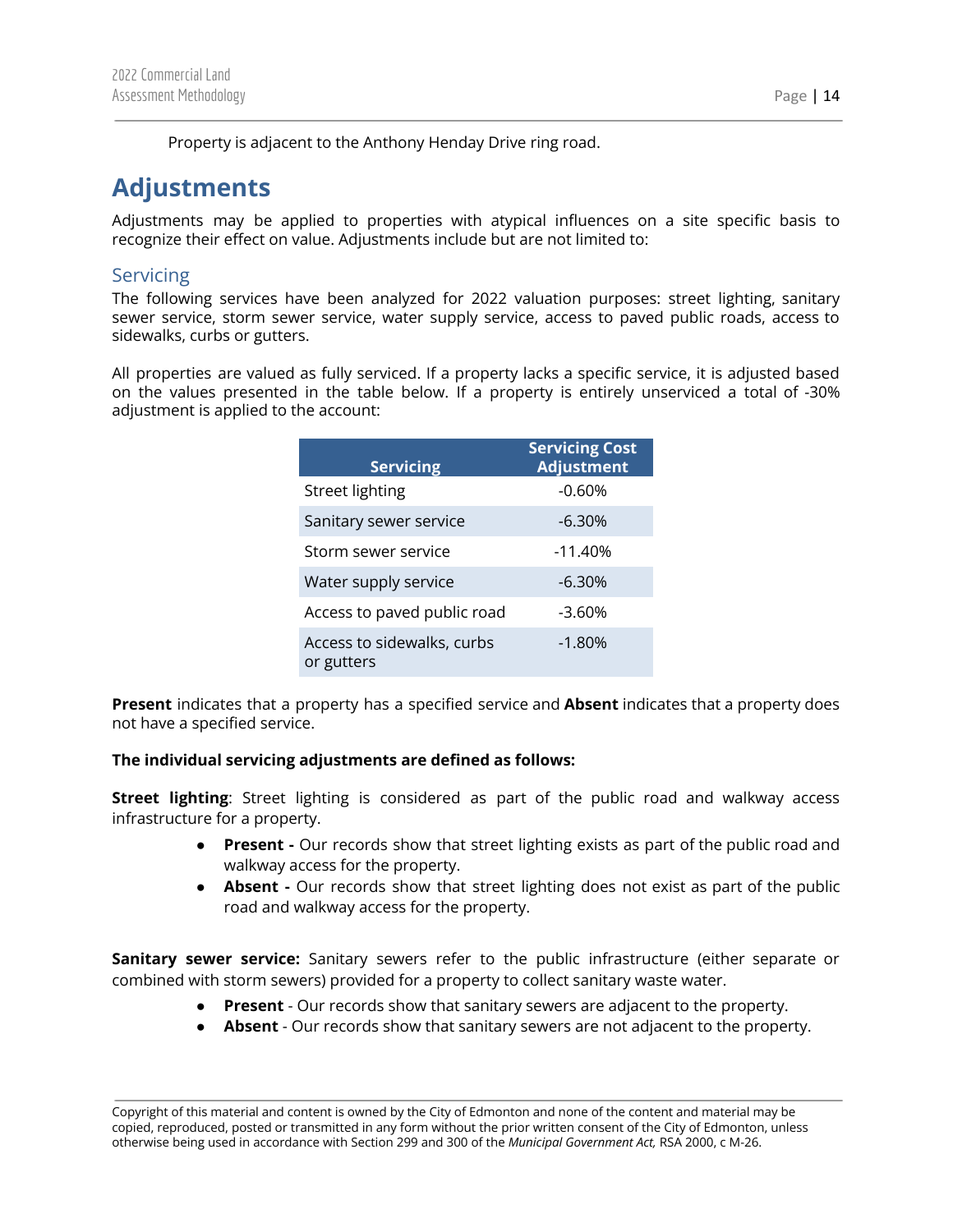**Storm sewer service:** Storm sewers refer to the public infrastructure (either separate or combined with sanitary sewers) provided for a property to collect storm water.

- **Present** Our records show that storm sewers are adjacent to the property.
- **Absent** Our records show that storm sewers are not adjacent to the property.

**Water supply service:** Water supply service refers to the public water supply infrastructure available to a property.

- **Present** Our records show that the property is adjacent to a water supply service.
- **Absent** Our records show the property is not adjacent to a water supply service.

**Access to paved public roads**: Paved public roads are part of the public road access infrastructure and must be adjacent to the property.

- **Present** A paved public road is adjacent to the property.
- **Absent** A paved public road is not adjacent to the property.

**Access to sidewalk, curb or gutters:** Sidewalks, curbs or gutters are part of the City's public road and sidewalk access infrastructure and must be adjacent to the property.

- **Present** Our records show that sidewalks, curbs or gutters exist as part of the public road and walkway access for the property.
- **Absent** Our records show that sidewalks, curbs or gutters do not exist as part of the public road and walkway access for the property.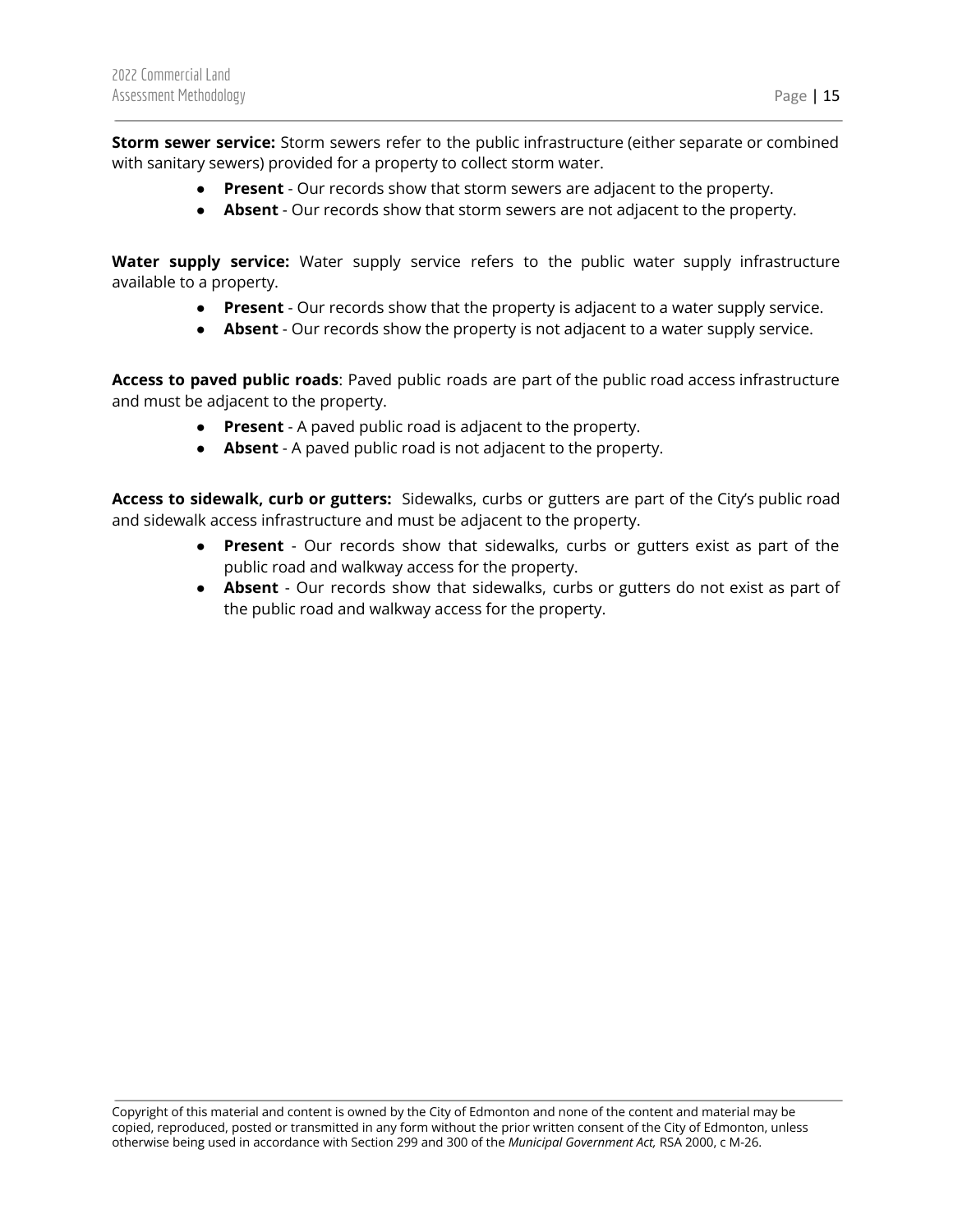# <span id="page-16-0"></span>Other Adjustments

Adjustments may be applied to properties with atypical influences on a site specific basis to recognize their effect on value. Adjustments include but are not limited to:

| Access to lot   | Easement                     | Restrictive covenant |
|-----------------|------------------------------|----------------------|
| Irregular shape | Adverse topography           | Remnant lot          |
| Contamination   | Land market adjustment (LMA) |                      |

The following adjustment schedule is applied when adjusting for *access to lot*, *easement*, *restrictive covenant*, *irregular shape adjustment*, and *adverse topography*:

- **Minor** 5% negative adjustment
- **Moderate-** 10% negative adjustment
- **Major** 15% negative adjustment
- **Extreme** 20% negative adjustment

**Access to lot:** Properties that do not have reasonable future accessibility to a city roadway.

**Easement:** An easement is a legal encumbrance registered against the title of land allowing the right to use and/or enter onto the real property of another without possessing it. Easements may include easements for access, locating utilities, or otherwise limiting or precluding the use of the area subject to the easement. An adjustment for an Easement will only be applied where the easement may impair (or "can be demonstrated to impair") the development potential of the land.

**Restrictive covenant:** An agreement that restricts the use or occupancy of all or part of a property and that may be registered on the title to a property and runs with the land. An adjustment for a Restrictive Covenant will only be applied where the covenant may impair the development potential of the land.

**Irregular shape adjustment:** An adjustment is only applied if the shape of a property hinders the developability of the property.

**Adverse topography:** Adverse topography indicates a property has certain topographical constraints that are not typical for the area and negatively affects the overall suitability of the land for development. These constraints may include, but are not limited to, significant slopes or wetland subsoil conditions resulting from sloughs, ponds and natural drainage onto the property.

**Remnant lot:** A remnant lot is a vacant lot that is severely restricted due to a small lot size or atypical configuration**.**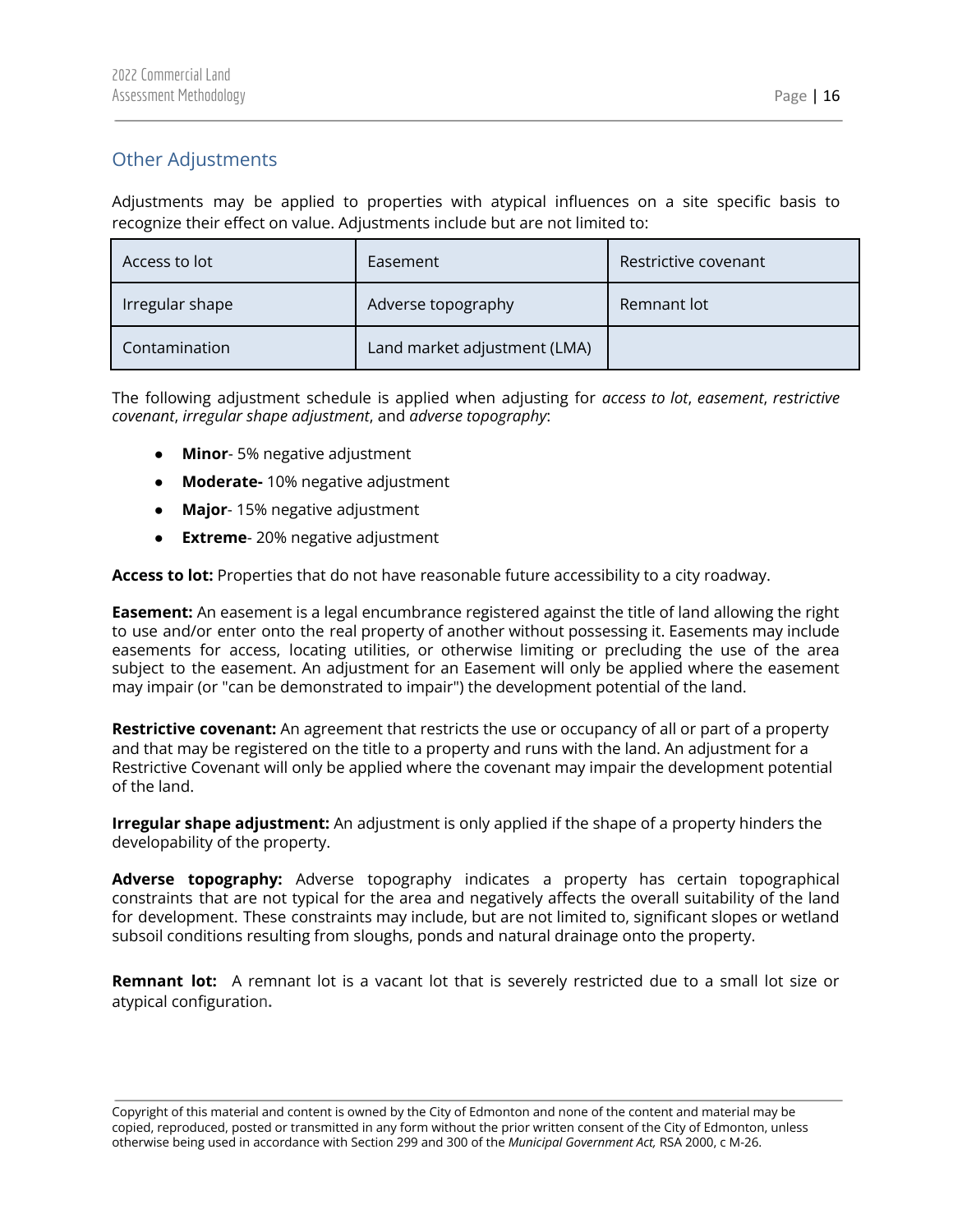**Contamination:** Contamination refers to property that has been affected by environmental contamination which includes adverse conditions resulting from the release of hazardous substances into surface water, groundwater, or soil.

**Neighbourhood:** Each property is located in a neighbourhood according to boundaries set by the City of Edmonton. Maps identifying these neighbourhood boundaries are accessible on the City website, <http://maps.edmonton.ca/map.aspx> (click on "Areas" in the Legend and select "Neighbourhood" in the "I'm looking for" drop-down menu). For 2022, the following areas received adjustments based on market value analysis:

**● Group 7** - 8887 (Edmonton South Central)

**Land market adjustment (LMA):** An LMA is applied after all other adjustments to accounts for characteristics not common to many properties but can be demonstrated to impact market value. This adjustment is used in rare circumstances where the influence on the property cannot be accounted for or described by the usual attributes such as topography or shape, etc. The reason for the LMA will be provided in response to requests for information made pursuant to Sections 299 and 300 of the MGA.

A Land Market Adjustment is a negative adjustment, and changes in increments of 5%. An LMA may be indicated as follows:

**● Land market adjustment applied (Yes)**

# <span id="page-17-0"></span>**Site Improvements**

Some parcels may have site improvements such as paving or fencing. Typical market value is calculated by adding the depreciated replacement cost of the improvements to the estimated value of land. For more information please refer to the City of Edmonton's Non-Residential Properties Cost Methodology Guide found on the City website, [www.edmonton.ca](http://www.edmonton.ca), under "Home & Neighbourhood > Assessment of Properties > Reference Materials > 2022 Cost

**Fencing:** A commercial land property may be improved with fencing. Fencing on commercial land properties was valued using the Marshall & Swift Costing Manual.

**Pavement:** A commercial land property may be improved with hard surfacing, such as asphalt. Pavement on commercial land properties was valued using the Marshall & Swift Costing Manual.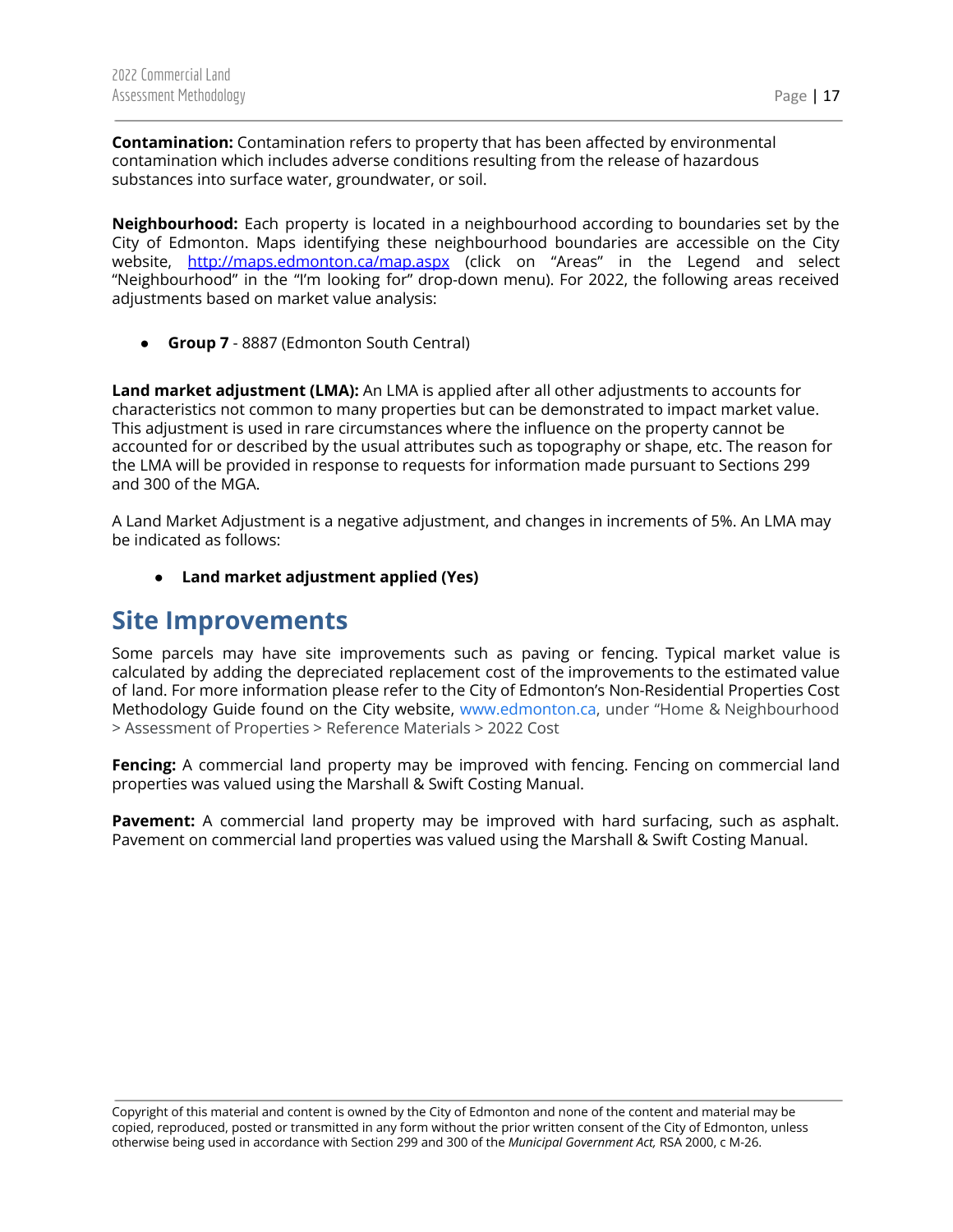<span id="page-18-0"></span>**Land use (LUC):** Land use is an internal coding used to categorize the current use of a property. The amount of a property subject to any specific LUC will be expressed as a percentage of total assessed value. Commercial land may have the following LUCs:

| <b>Description</b>                                      | <b>Description</b>                                        |
|---------------------------------------------------------|-----------------------------------------------------------|
| Derelict building on                                    | Paved/fenced parking lot/structure                        |
| non-residential land                                    | for multi-residential use                                 |
| Fenced storage                                          | Unpaved/unfenced parking lot for<br>multi-residential use |
| Paved/fenced parking lot for<br>non-residential use     | Undeveloped non-residential land                          |
| Unpaved/unfenced parking lot for<br>non-residential use | Transitional land: non-residential to<br>residential      |

**Type:** Type specifies whether the variable applies to the account, unit, site, or building.

- Account An adjustment that is applied to a property account. A property account includes all of the improvements and site.
- Unit An adjustment that is applied to a condo unit.
- Site An adjustment that is applied to the site.
- Building An adjustment that is applied to the building.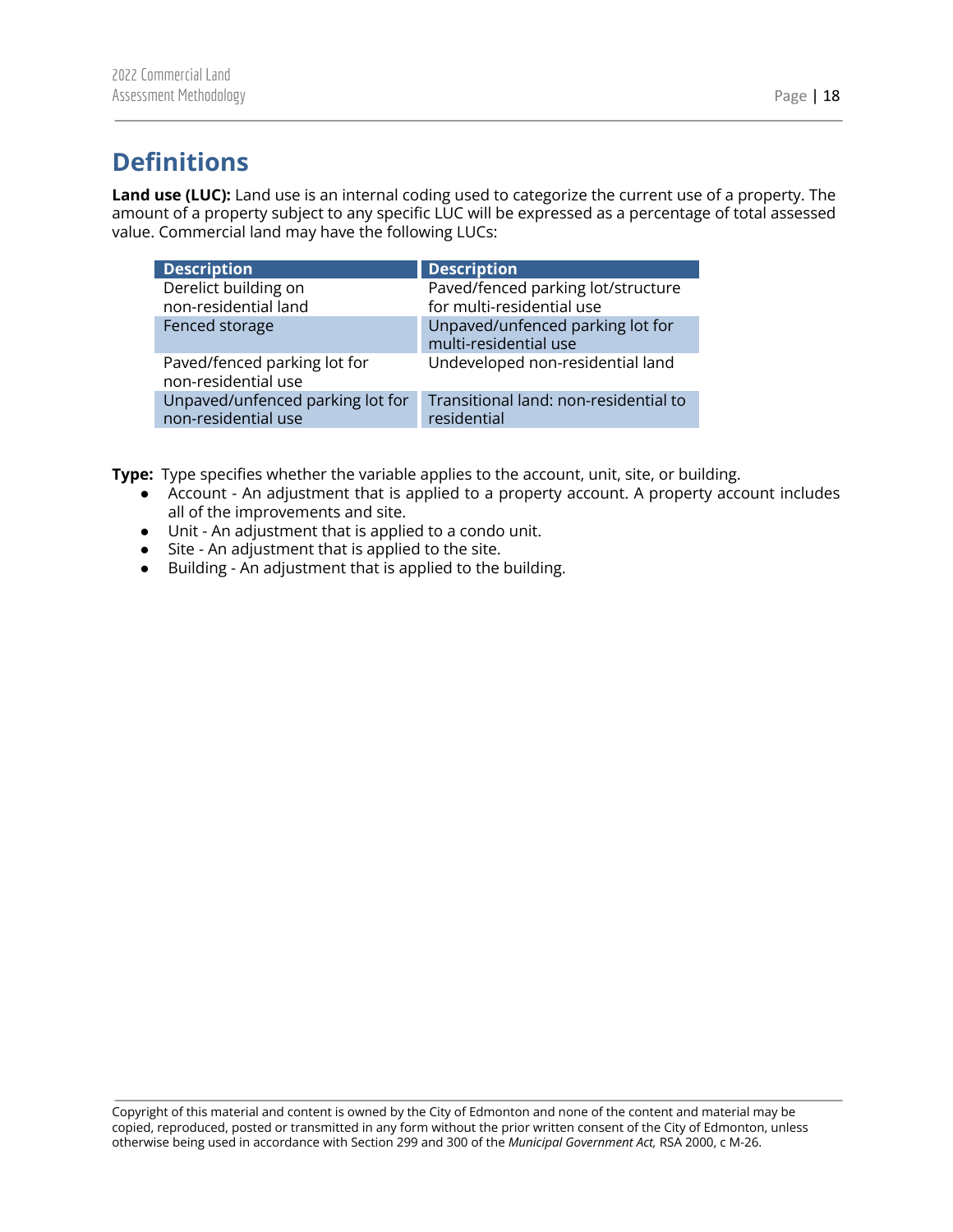# <span id="page-19-0"></span>**Order In Council 359/2018**

This order approved the annexation of land from Leduc County and the Town of Beaumont to the City of Edmonton. The annexed area includes neighbourhoods 8885 - Edmonton South Central East, 8886 - Edmonton South East, 8887 - Edmonton South Central, and 8888 - Edmonton South West. Only Neighbourhood 8887 - Edmonton South Central has property in the Commercial Land inventory.

In assessing property in the annexation area, *O.C. 359/2018* states the following:

**4(1)** In 2019 and in each subsequent year up to and including 2068, the annexed land and assessable improvements to it, excluding linear property, must be assessed by The City of Edmonton on the same basis as if they were in Leduc County and taxed using

- (a) the municipal property tax rate established by Leduc County, or
- (b) the municipal property tax rate established by The City of Edmonton, whichever is lower, for property of the same assessment class.

**(2)** In 2020 and subsequent years, the assessor for The City of Edmonton must assess and tax the annexed land and the assessable improvements to it.

**5(3)** Despite subsections (1) and (2), in 2019 and in each subsequent year up to and including 2043, Discovery Lands, other than linear property, must be assessed by The City of Edmonton on the same basis as if the land had remained in Leduc County and must be taxed by The City of Edmonton using the municipal property tax rate established by Leduc County for property of the same assessment class.

To comply with O.C. 359/2018, a Neighbourhood adjustment (see definition on page 17) has been applied to Neighbourhood 8887 to account for its unique nature. For the purpose of the 2022 valuation, the determination of market value took into consideration the following:

- recent sales of similar properties that occurred within Leduc County, including Nisku;
- recent sales of similar properties that occurred within the Discovery Lands;
- recent listings of properties within the Discovery Lands.

Copyright of this material and content is owned by the City of Edmonton and none of the content and material may be copied, reproduced, posted or transmitted in any form without the prior written consent of the City of Edmonton, unless otherwise being used in accordance with Section 299 and 300 of the *Municipal Government Act,* RSA 2000, c M-26.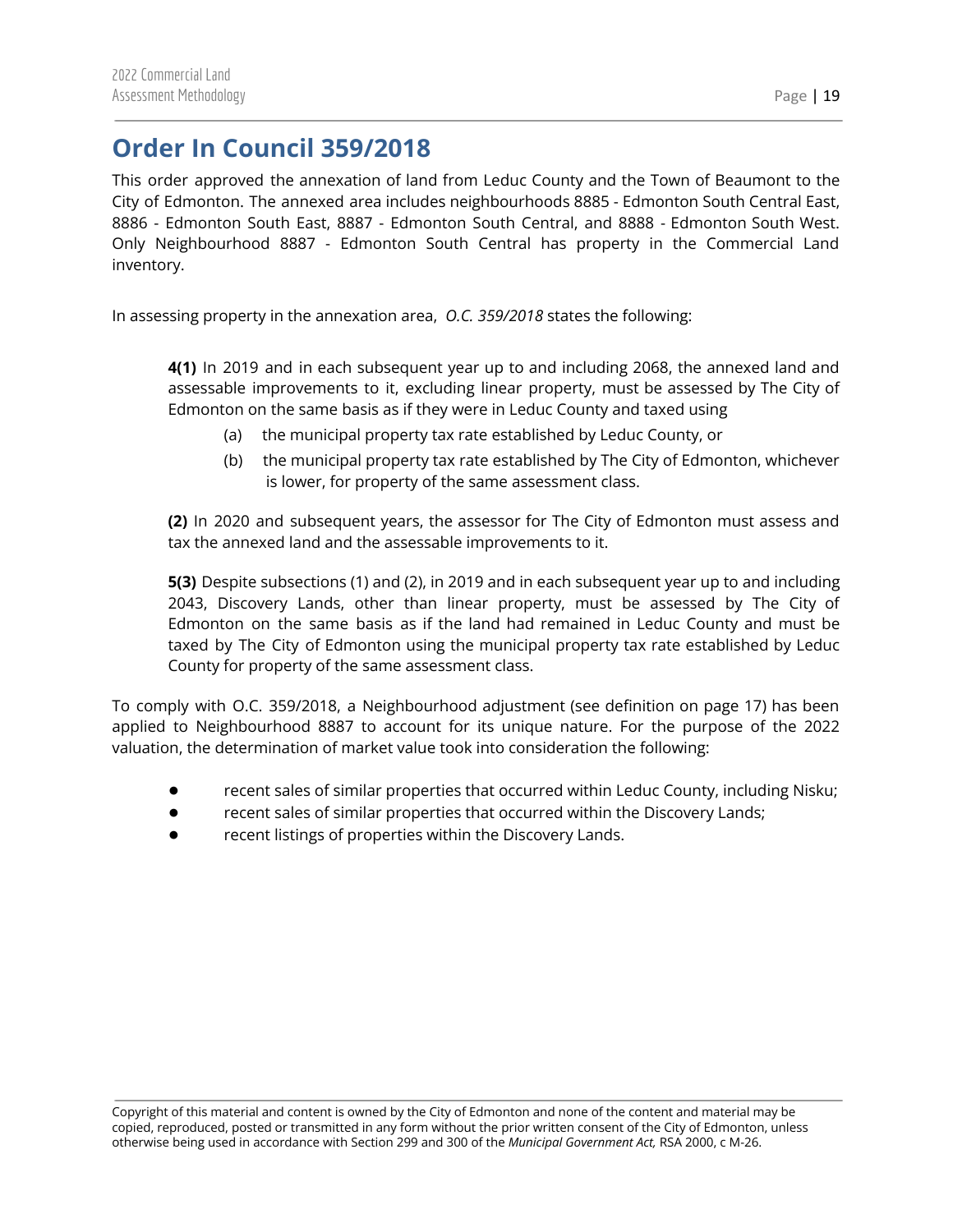**Edmonton** 

# <span id="page-20-0"></span>**Sample Assessment Detail Report**

# 2022 Property Assessment Detail Report **Assessment and Taxation**

#### **Account 9999999**

| <b>Report Date</b>         | January 14, 2022                                                 |
|----------------------------|------------------------------------------------------------------|
| 2022 Assessed Value        | \$2,860,500                                                      |
| Date of Issue              | January 14, 2022                                                 |
| <b>Property Address</b>    | 12345 67 STREET NW                                               |
| <b>Legal Description</b>   | Plan: 1234KS Block: 1 Lot: 15 / Plan: 1234KS Block:<br>1 Lot: 16 |
| Zoning                     | CHY - Highway Corridor District                                  |
| <b>Effective Zoning</b>    | CHY - Highway Corridor District                                  |
| <b>Neighbourhood</b>       | <b>High Park</b>                                                 |
| <b>Lot Size</b>            | 130591.593                                                       |
| <b>Assessment Class</b>    | NON-RESIDENTIAL                                                  |
| <b>Property Use</b>        | 100% Paved/fenced parking lot for non-residential use            |
| <b>Taxable Status</b>      | January 1 - December 31, 2022; FULLY TAXABLE                     |
| <b>Unit of Measurement</b> | IMPERIAL (feet, square feet)                                     |

#### Factors Used to Calculate Your 2022 Assessed Value

|                                       |                 | <b>MARKET VALUE APPROACH</b> | <b>DIRECT COMPARISON</b> |
|---------------------------------------|-----------------|------------------------------|--------------------------|
| <b>LAND</b>                           |                 |                              |                          |
| <b>Variable</b>                       | Factor          | <b>Type</b>                  |                          |
| Lot size                              | 130,592         | Site                         |                          |
| <b>Study Area</b>                     | COMMLAND08      | Site                         |                          |
| <b>Effective Zoning</b>               | <b>CHY</b>      | Site                         |                          |
| <b>Traffic influence</b>              | <b>MODERATE</b> | Site                         |                          |
| Access to paved public roads          | <b>PRESENT</b>  | Site                         |                          |
| Sanitary sewer service                | <b>PRESENT</b>  | <b>Site</b>                  |                          |
| Storm sewer service                   | <b>PRESENT</b>  | Site                         |                          |
| Water supply service                  | <b>PRESENT</b>  | <b>Site</b>                  |                          |
| <b>Street lighting</b>                | <b>PRESENT</b>  | Site                         |                          |
| Access to sidewalks, curbs or gutters | <b>PRESENT</b>  | Site                         |                          |
|                                       |                 | <b>Land Value</b>            | 2,860,608                |

Legal: This information is collected for property assessment purposes only. While the City of Edmonton provides this information in good faith, it does not warrant, covenant, or guarantee the completeness<br>and accuracy of t

Visit myproperty.edmonton.ca · email assessment@edmonton.ca · call 311 (780-442-5311)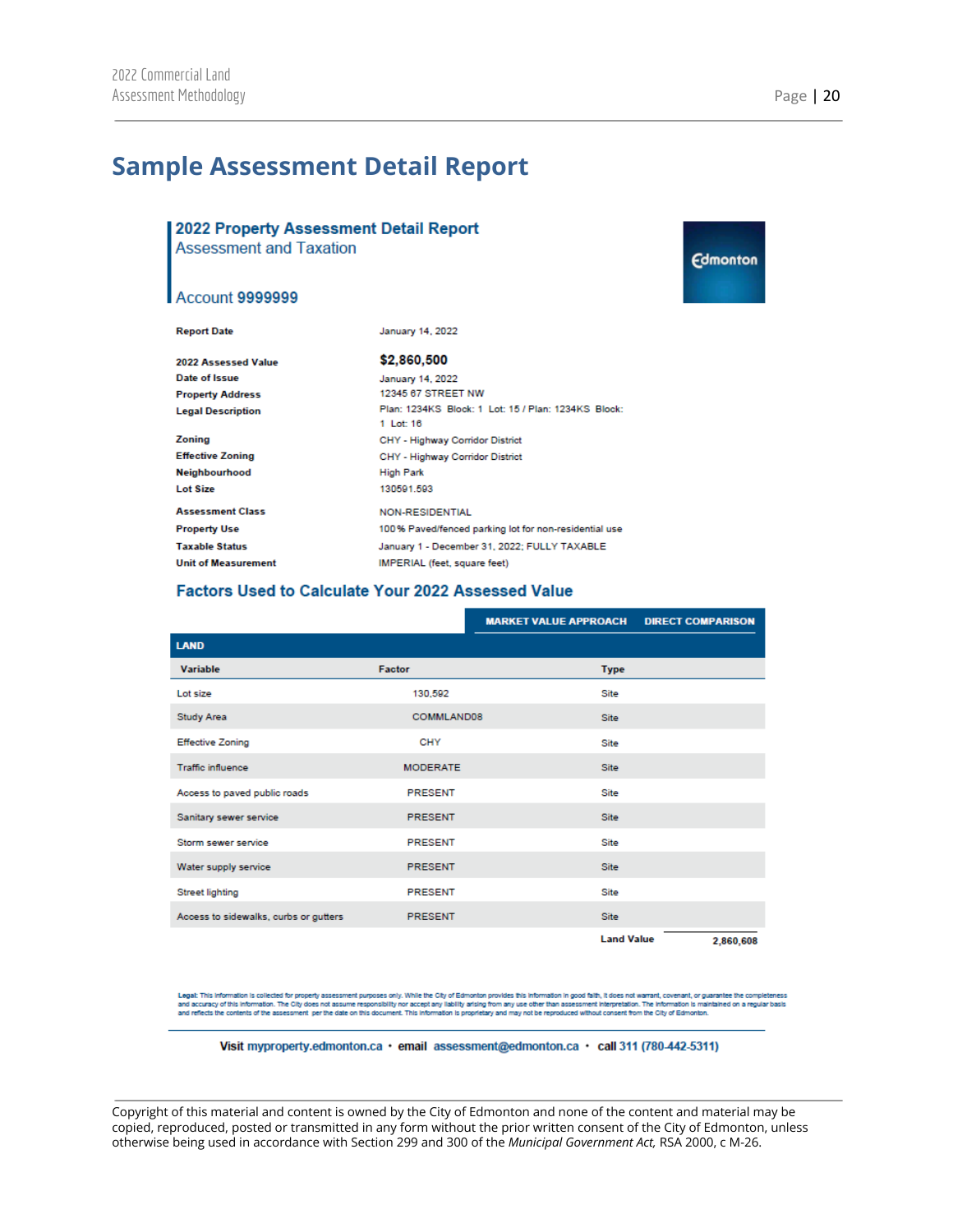# <span id="page-21-0"></span>**Methods to Adjust Comparables**

There are two types of techniques for reconciliation: **quantitative** and **qualitative**.

# <span id="page-21-1"></span>Quantitative Adjustments

Each characteristic of a property can be measured or quantified by a mathematical expression and adjusted for.

*Several techniques are available to quantify adjustments to the sale prices of comparable properties: data analysis techniques such as paired data analysis, grouped data analysis, and secondary data analysis, statistical analysis, including graphic analysis…*

(AIC, 2010, p. 14.2)

*In the direct comparison approach, the best comparables are those sales that require the least absolute adjustment.*

(AIC, 1995, p. 245).

Quantitative adjustments involve adjusting a known value (sale price for example) by adding or subtracting an amount that a given characteristic adds to or subtracts from that value. A quantitative adjustment should be made for each characteristic that differs between the subject property and the comparable property.

Due to the legislative requirement to use mass appraisal, the City has used statistical analysis to determine annual assessments.

*"coefficient" means a number that represents the quantified relationship of each variable to the assessed value of a property when derived through a mass appraisal process.*

**MRAT** s.31(a)

The City is not required to disclose the coefficients. In the absence of quantitative adjustments, an alternative technique is qualitative analysis.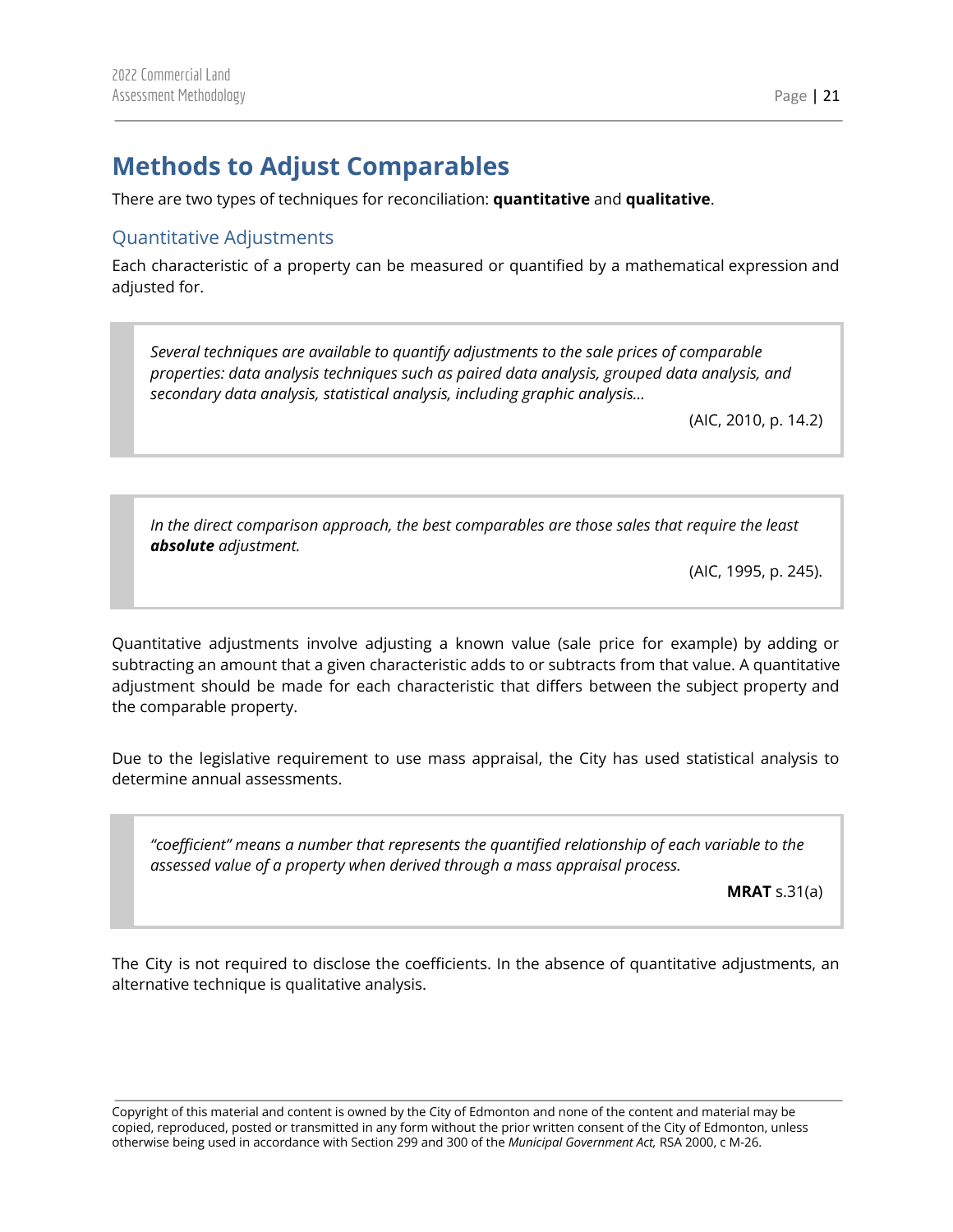# <span id="page-22-0"></span>Qualitative Analysis

Each comparable property is compared with the subject property on an overall basis. In a qualitative analysis, comparable properties are identified as inferior, similar, or superior overall to the subject property in order to bracket the probable value range of the subject property.

*When a sale property is considered to offer important market evidence but finding the means to make quantitative adjustments is lacking, the appraiser may turn to other major direct comparison techniques, qualitative analysis.*

(AIC, 2005, p. 19.10)

*Qualitative analysis recognizes … the difficulty in expressing adjustments with mathematical precision.*

(AIC, 2010, p. 14.6 )

*…reliable results can usually be obtained by bracketing the subject between comparables that are superior and inferior to it.*

(AIC, 2010, p. 14.7)

*If one or two comparable properties require fewer total adjustments than the other comparable transactions, an appraiser may attribute greater accuracy and give more weight to the value indications obtained from these transactions, particularly if the magnitude of the adjustments is approximately the same.*

(AIC, 2010, p. 13.16)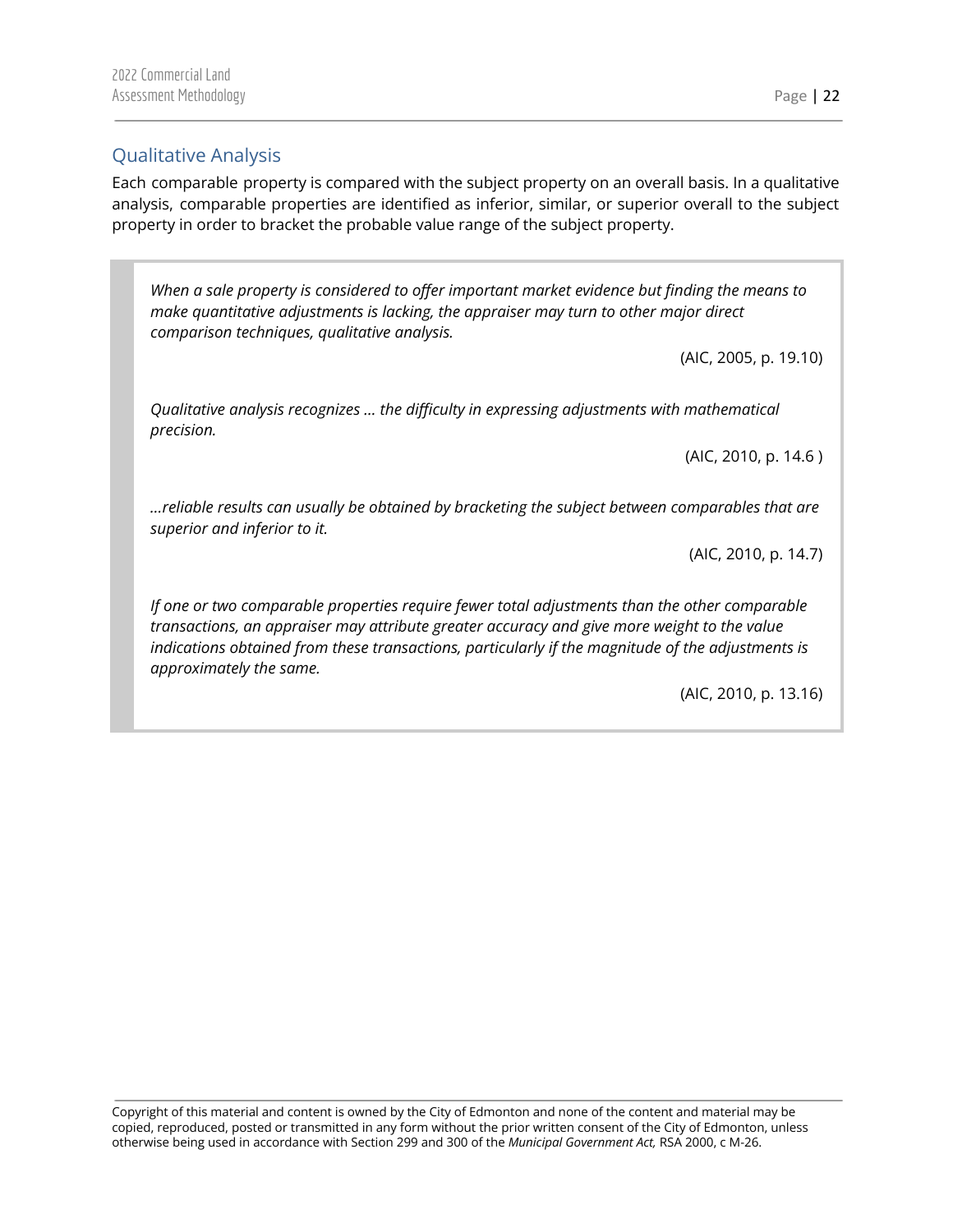# <span id="page-23-0"></span>**References**

Appraisal Institute of Canada (1995). *Basics of Real Estate Appraising Fourth Edition.* Winnipeg, Canada. Appraisal Institute of Canada (2005). *The Appraisal of Real Estate Second Canadian Edition.* Vancouver, Canada.

- Appraisal Institute of Canada (2010). *The Appraisal of Real Estate Third Canadian Edition.* Vancouver, Canada.
- City of Edmonton. (2017). *Zoning Bylaw No. 12800.* Retrieved from City of Edmonton: [http://webdocs.edmonton.ca/InfraPlan/zoningbylaw/bylaw\\_12800.htm](http://webdocs.edmonton.ca/InfraPlan/zoningbylaw/bylaw_12800.htm)
- Eckert, J., Gloudemans, R., & Almy, R. (1990). *Property Appraisal and Assessment Administration.* Chicago, Illinois: International Association of Assessing Officers.
- International Association of Assessing Officers (2013). *Standard on Mass Appraisal of Real Property.* Kansas City, the United States of America.
- Province of Alberta. (2018). *Matters Relating to Assessment and Taxation Regulation.* Edmonton, AB: Queen's Printer.

Province of Alberta. (2018). *Municipal Government Act.* Edmonton, AB: Queen's Printer.

University of British Columbia, Sauder School of Business (2009). *Advanced Computer Assisted Mass Appraisal.* Vancouver, Canada.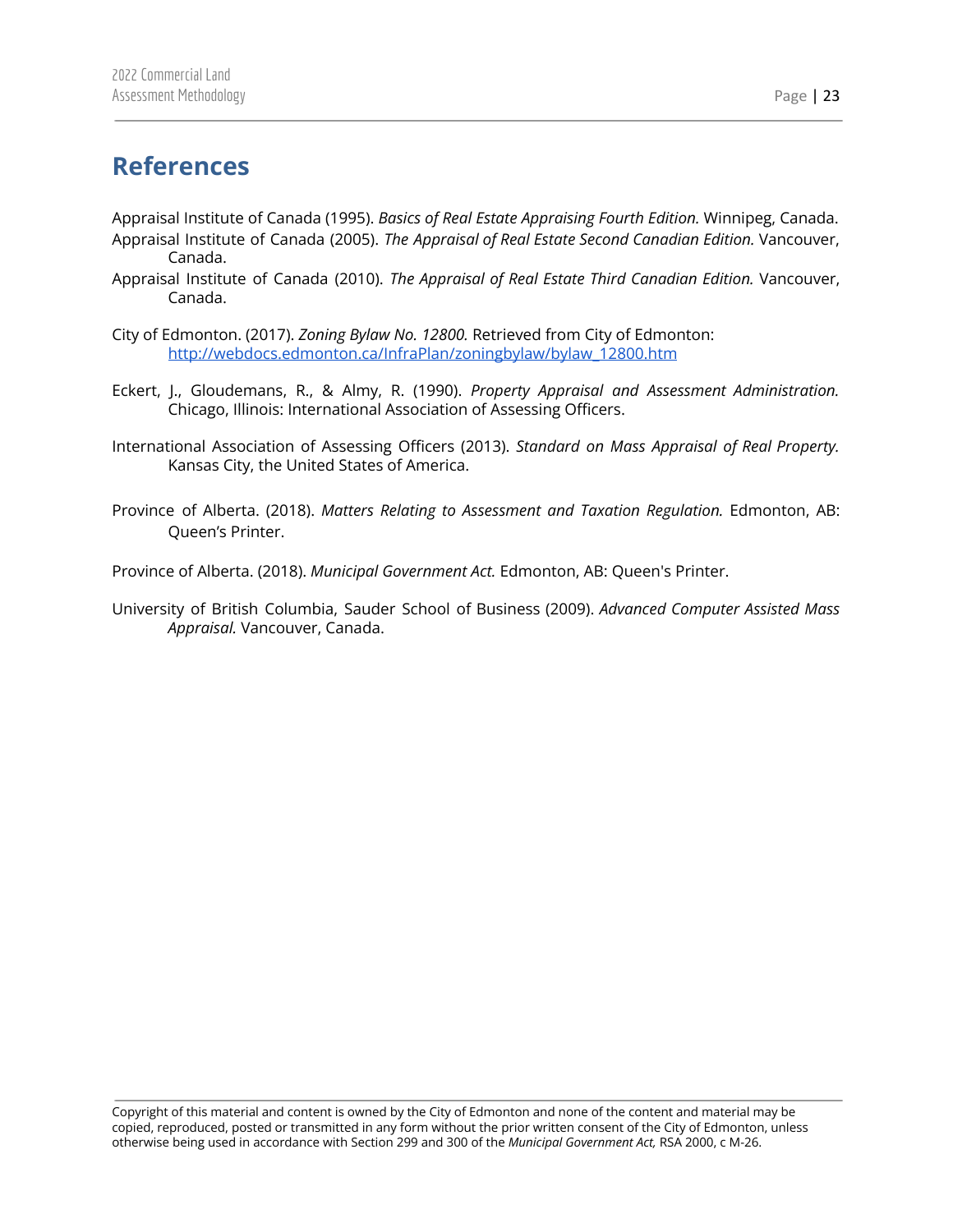# <span id="page-24-0"></span>**Appendix**

#### <span id="page-24-1"></span>**Maps**

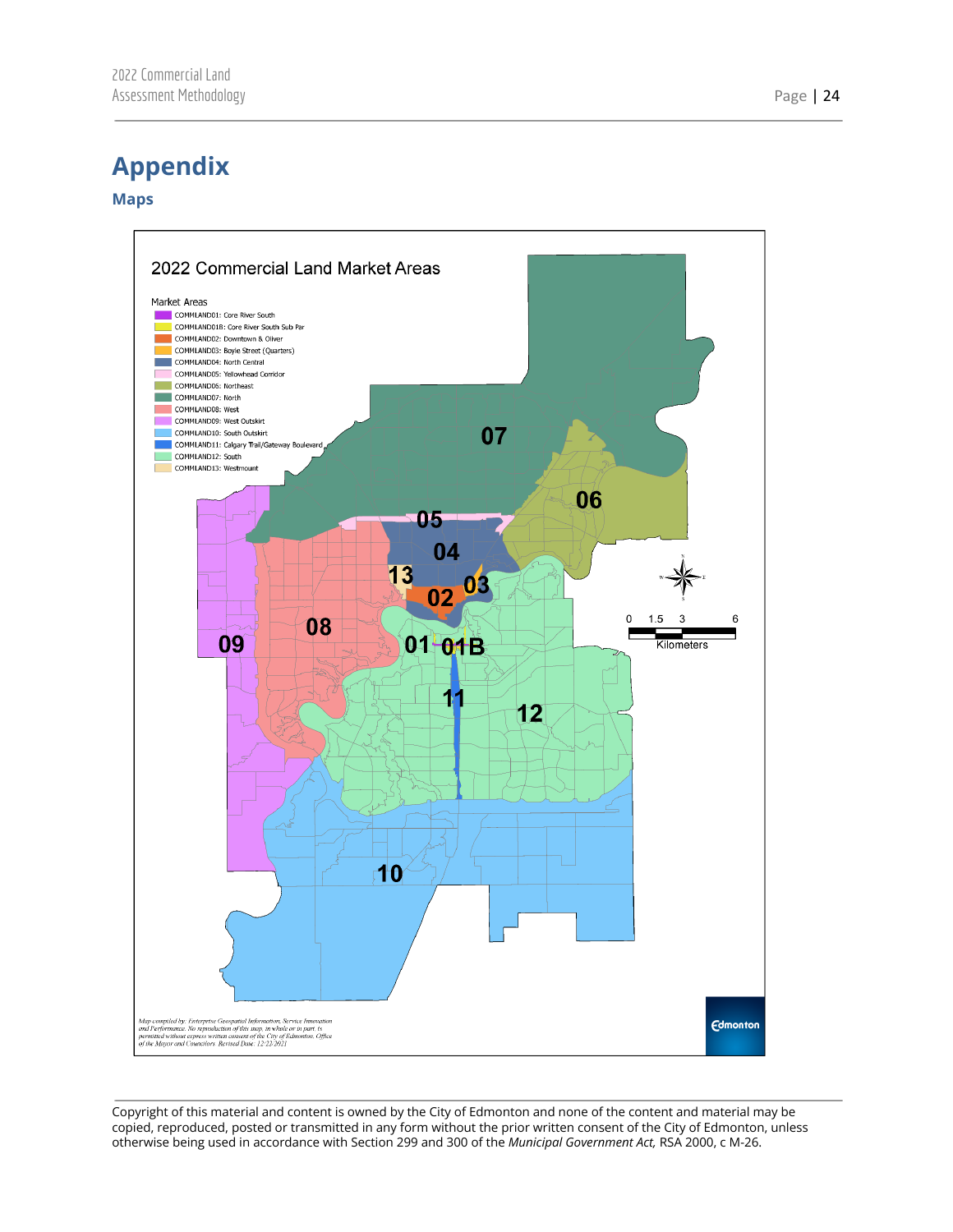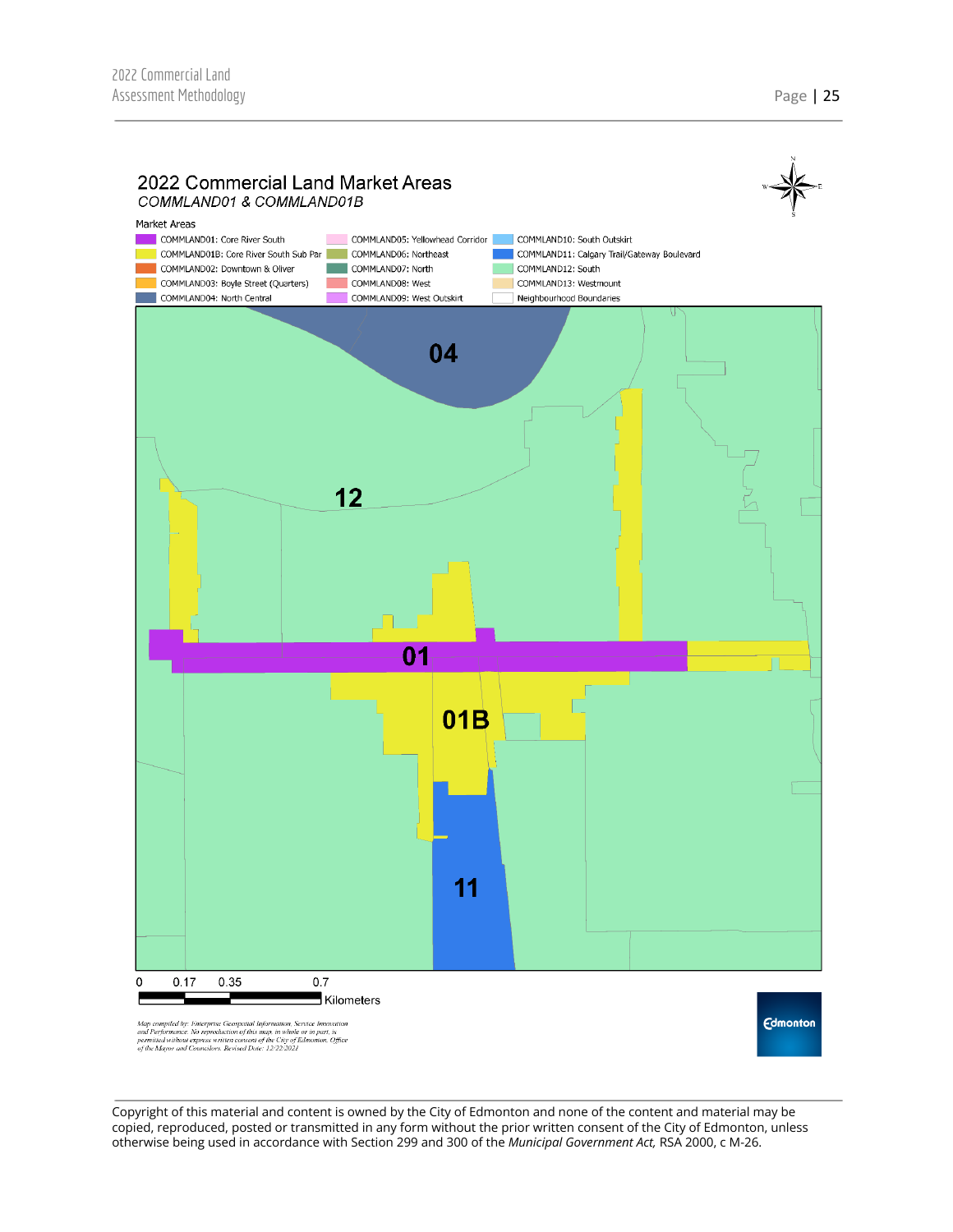#### **Study Areas**

COMMLAND01: Core River South

COMMLAND01B: Core River South Sub Par

COMMLAND02: Downtown & Oliver

COMMLAND03: Boyle Street (Quarters)

COMMLAND04: North Central

COMMLAND05: Yellowhead Corridor

COMMLAND06: Northeast

COMMLAND07: North

COMMLAND08: West

COMMLAND09: West Outskirt

COMMLAND10: South Outskirt

COMMLAND11: Calgary Trail/Gateway Boulevard

COMMLAND12: South

COMMLAND13: Westmount

## <span id="page-26-0"></span>**Measure Conversion Chart**

| <b>Imperial to Metric - Length</b>               | <b>Imperial to Metric - Area</b>                                       |
|--------------------------------------------------|------------------------------------------------------------------------|
| <b>1</b> inch (in) = $2.54$ centimetres (cm)     | <b>1</b> square foot (sqft) = $0.09290$ square metre (m <sup>2</sup> ) |
| <b>1</b> foot (ft) = $0.3048$ metres (m)         | <b>1</b> acre (ac) = <b>4,046.86</b> square metre (m <sup>2</sup> )    |
| <b>Imperial Conversions</b>                      | <b>1</b> acre (ac) = $0.40469$ hectares (ha)                           |
| <b>1</b> acre (ac) = $43,560$ square feet (sqft) | <b>Metric Conversions</b>                                              |
| 1 square mile = $640$ acres (ac)                 | 1 square kilometer (sq km) = 100 hectares (ha)                         |
| <b>1</b> section = $640$ acres (ac)              | <b>1</b> hectare (ha) = <b>10,000</b> square metres (m <sup>2</sup> )  |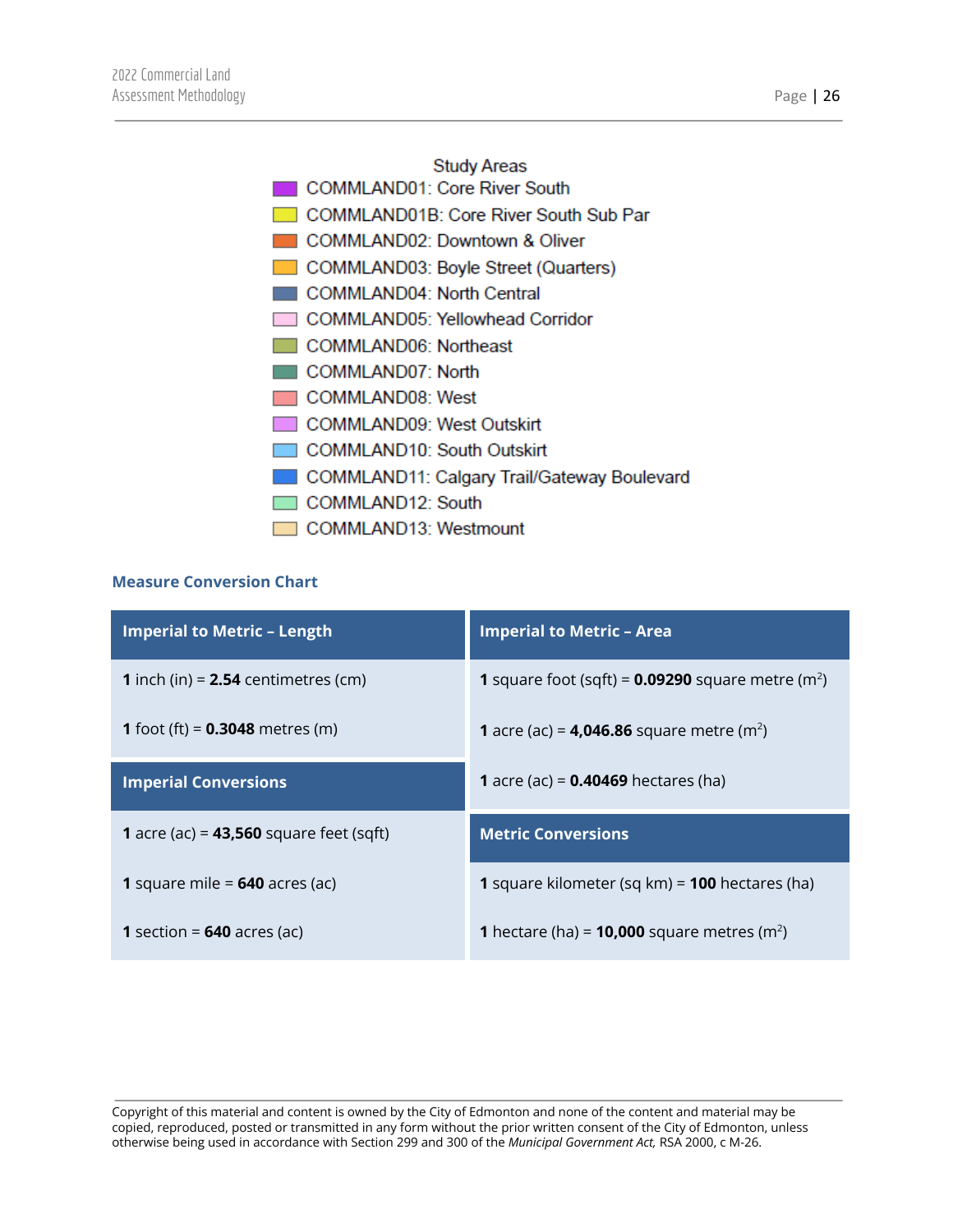#### <span id="page-27-0"></span>**Zone Summary**

| <b>Commercial (s.300)</b>                |                                                                                                                                                                                                                                                                                                                                                                                                                                                                                                                                                                                                                                                                                   |  |
|------------------------------------------|-----------------------------------------------------------------------------------------------------------------------------------------------------------------------------------------------------------------------------------------------------------------------------------------------------------------------------------------------------------------------------------------------------------------------------------------------------------------------------------------------------------------------------------------------------------------------------------------------------------------------------------------------------------------------------------|--|
| <b>CNC</b>                               | Neighbourhood Convenience Commercial Zone (s.310) the purpose of this Zone is to<br>provide for convenience commercial and personal service uses, which are intended to serve<br>the day-to-day needs of residents within residential neighbourhoods.                                                                                                                                                                                                                                                                                                                                                                                                                             |  |
| <b>CSC</b>                               | <b>Shopping Centre Zone (s.320)</b> The purpose of this Zone is to provide for larger shopping<br>centre developments intended to serve a community or regional trade area. Residential,<br>office, entertainment and cultural uses may also be included within such shopping<br>complexes.                                                                                                                                                                                                                                                                                                                                                                                       |  |
| CB1                                      | Low Intensity Business Zone (s.330) the purpose of this Zone is to provide for low intensity<br>commercial, office and service uses located along arterial roadways that border residential<br>areas. Development shall be sensitive and in scale with existing development along the<br>commercial street and any surrounding residential neighbourhood.                                                                                                                                                                                                                                                                                                                         |  |
| CB <sub>2</sub>                          | General Business Zone (s.340) the purpose of this Zone is to provide for businesses that<br>require large Sites and a location with good visibility and accessibility along, or adjacent to,<br>major public roadways.                                                                                                                                                                                                                                                                                                                                                                                                                                                            |  |
| <b>CHY</b>                               | Highway Corridor Zone (s.350) The purpose of this Zone is to provide for high quality<br>commercial development along those public roadways, which serve as entrance routes to<br>the City or along limited access public roadways intended to provide a connection to<br>entrance routes.                                                                                                                                                                                                                                                                                                                                                                                        |  |
| CO                                       | <b>Commercial Office Zone (s.360)</b> the purpose of this Zone is to provide for medium<br>intensity office, commercial and residential development in the inner city, around Light Rail<br>Transit station areas or other locations offering good accessibility by both private<br>automobile and transit.                                                                                                                                                                                                                                                                                                                                                                       |  |
| CB <sub>3</sub>                          | <b>Commercial Mixed Business Zone (s.370)</b> the purpose of this Zone is to create a<br>mixed-use zone to provide for a range of medium intensity Commercial Uses as well as<br>enhance opportunities for residential development in locations near high capacity<br>transportation nodes, including Transit Avenues or other locations offering good<br>accessibility. This Zone is not intended to accommodate "big box" style commercial<br>development that utilizes significant amounts of surface parking, nor is it intended to be<br>located abutting any Zone that allows Single Detached Housing as a Permitted Use, without<br>appropriate site interface provisions. |  |
| <b>Direct Control Provisions (s.700)</b> |                                                                                                                                                                                                                                                                                                                                                                                                                                                                                                                                                                                                                                                                                   |  |
| DC1                                      | Direct Development Control (s.710) the purpose of this Provision is to provide for detailed,<br>sensitive control of the Use, development, siting and design of buildings and disturbance of<br>land where this is necessary to establish, preserve or enhance:                                                                                                                                                                                                                                                                                                                                                                                                                   |  |

Copyright of this material and content is owned by the City of Edmonton and none of the content and material may be copied, reproduced, posted or transmitted in any form without the prior written consent of the City of Edmonton, unless otherwise being used in accordance with Section 299 and 300 of the *Municipal Government Act,* RSA 2000, c M-26.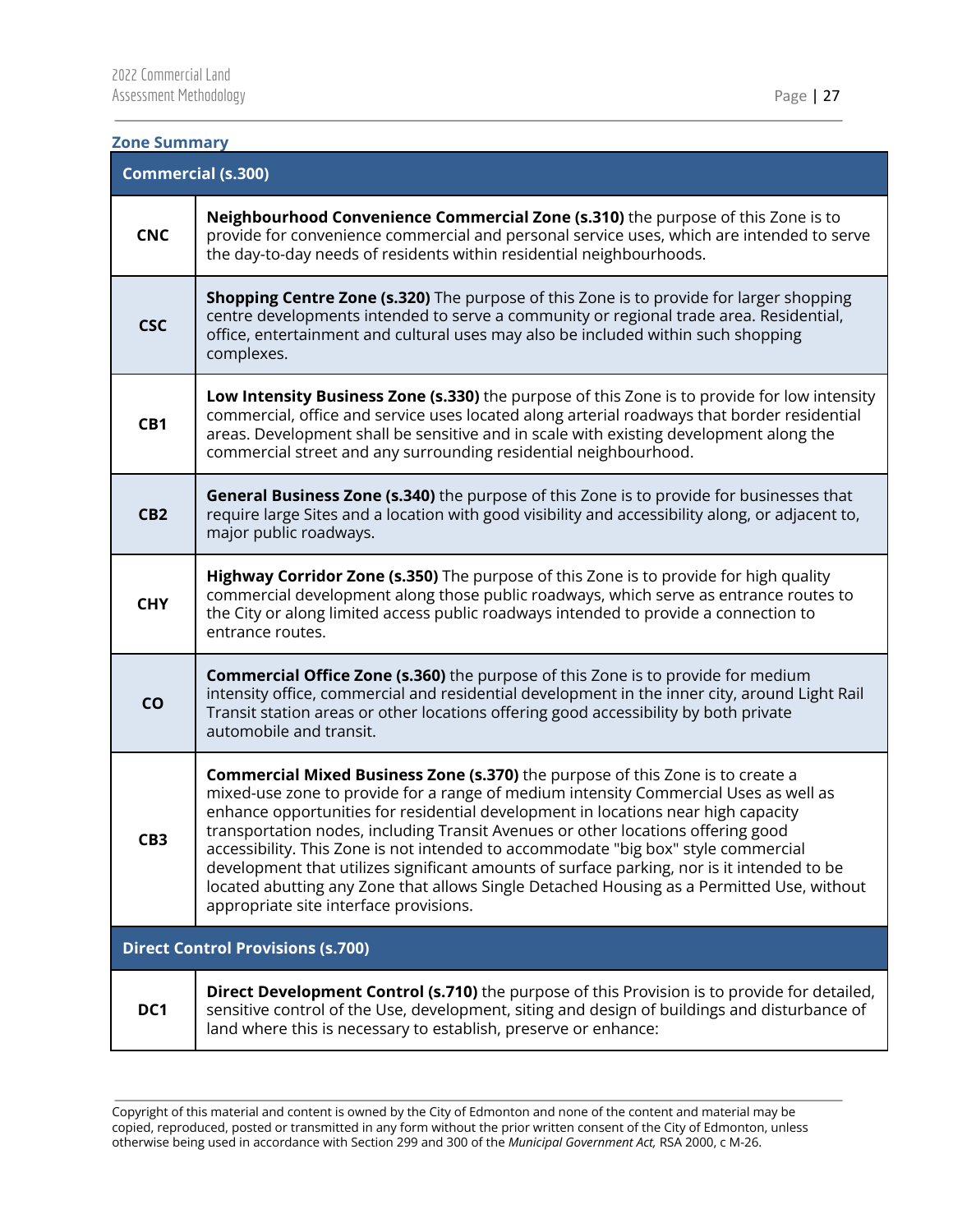|                                      | A. areas of unique character or special environmental concern, as identified and<br>specified in an Area Structure Plan or Area Redevelopment Plan; or<br>B. areas or Sites of special historical, cultural, paleontological, archaeological,<br>prehistorical, natural, scientific or aesthetic interest, as designated under the<br><b>Historical Resources Act.</b>                                                                                                                                                                                          |  |  |  |
|--------------------------------------|-----------------------------------------------------------------------------------------------------------------------------------------------------------------------------------------------------------------------------------------------------------------------------------------------------------------------------------------------------------------------------------------------------------------------------------------------------------------------------------------------------------------------------------------------------------------|--|--|--|
| DC <sub>2</sub>                      | Site Specific Development Control (s.720) is to provide for direct control over a specific<br>proposed development where any other Zone would be inappropriate or inadequate.                                                                                                                                                                                                                                                                                                                                                                                   |  |  |  |
| <b>Special Area Downtown (s.910)</b> |                                                                                                                                                                                                                                                                                                                                                                                                                                                                                                                                                                 |  |  |  |
| <b>CCA</b>                           | Core Commercial Arts Zone (910.5) the purpose of this Zone is to provide a Zone for a<br>variety of high density and quality development that accommodates office, retail, service,<br>institutional, residential, arts and entertainment Uses and meet the Use objectives for the<br>Commercial Cultural Core. The intent is to further strengthen the Downtown's central area<br>by providing continuous retail at ground level, enhancing arts and entertainment activities,<br>accommodating Residential Uses and making the Core more pedestrian friendly. |  |  |  |
| <b>CMU</b>                           | <b>Commercial Mixed Use Zone (910.6)</b> the purpose of this Zone is to provide a Zone for<br>medium intensity development that accommodates a mix of predominantly commercial,<br>office, institutional and business Uses as a secondary office commercial area while<br>emphasizing retail activities, entertainment and service Uses at ground level. The intent is to<br>accommodate the existing commercial development west of 109 Street; and to allow<br>Conversion to residential and related Uses.                                                    |  |  |  |
| HA                                   | Heritage Area Zone (s.910.7) The purpose of this Zone is to establish a special heritage<br>character Zone, in which the existing concentration of historical resources shall be<br>preserved, rehabilitated and reused, and to ensure new developments are pedestrian<br>friendly and compatible in scale, function, built form and design continuity with the<br>historical, architectural and urban village character of the area.                                                                                                                           |  |  |  |
| <b>JAMSC</b>                         | Jasper Avenue Main Street Commercial Zone (s.910.9) The purpose of this Zone is to<br>provide a Zone that accommodates at ground level, predominantly retail commercial, office<br>and service Uses suitable for the Downtown's Main Street, Jasper Avenue, and to ensure that<br>infill developments and the retrofitting and preservation of historical and older buildings<br>incorporate human scale design characteristics to enhance a revitalized, dynamic Main<br>Street atmosphere.                                                                    |  |  |  |
| <b>UW</b>                            | <b>Urban Warehouse Zone (s.910.11)</b> the purpose of this zone is to develop a unique<br>mixed-use business commercial, educational and residential neighbourhood,<br>accommodating a diversity of Uses, including residential, commercial, institutional, light<br>manufacturing and assembly in a safe, walkable, human-scaled built environment that<br>builds on the existing land use pattern and respects the architectural characteristics and<br>functions of the area.                                                                                |  |  |  |